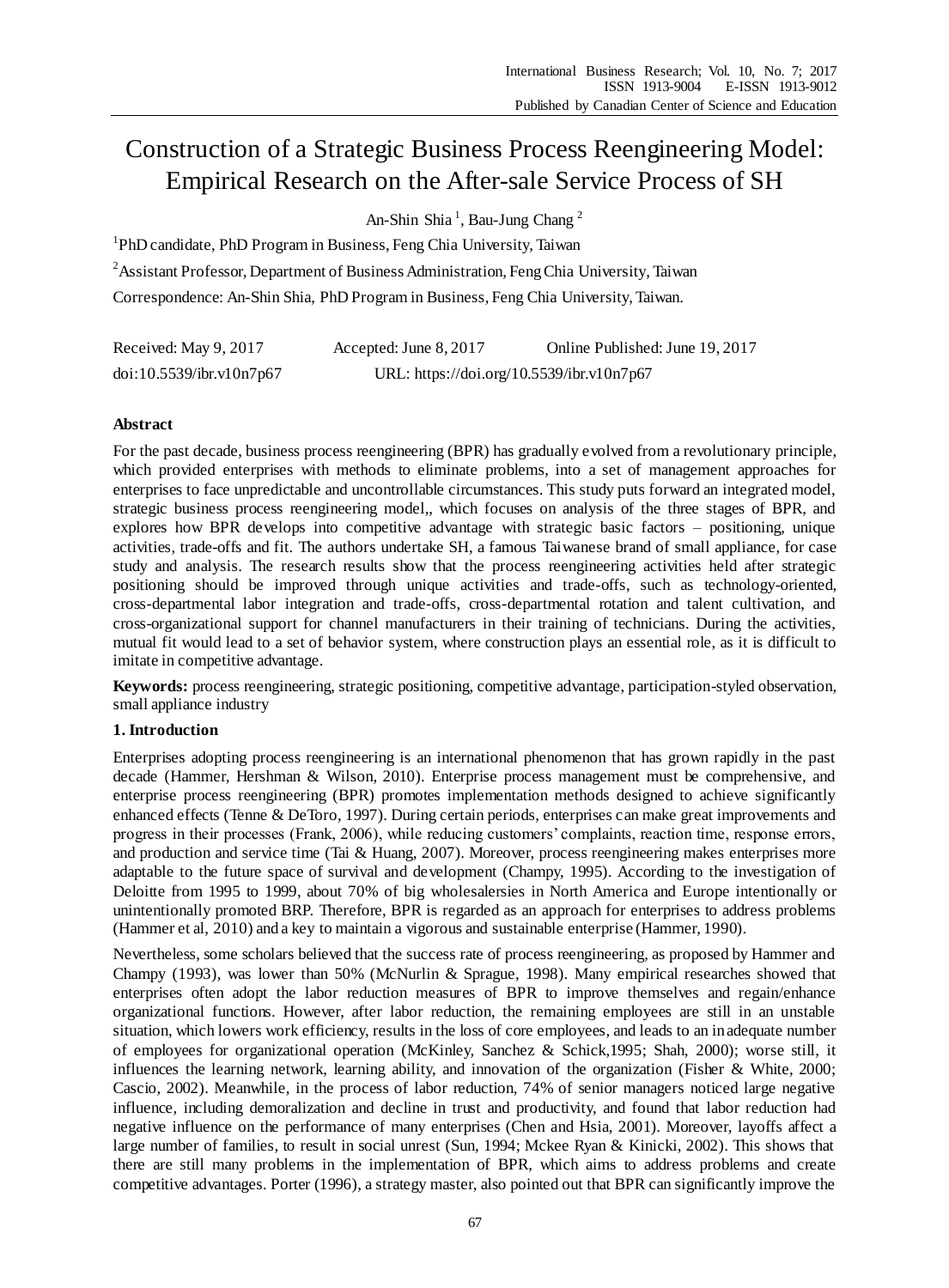efficiency of an organization, and only by adopting strategic positioning can an enterprise maintain or enhance its competitive advantages. Thus, how to create competitive advantages from the strategic positioning of a command elevation point to process reengineering in detail is an issue that has never been studied to date. For that reason, the author proposes the strategic process reengineering model, integrates strategic positioning with BPR, and delves into the development of SH, a Taiwanese company of small appliances as the case study.

Established in 1981, SUNHOW appliance marketing company (SH) is the subject of discussion in this study. It's belongs to the small Household Electrical Appliance Manufacturing Industry (small appliance). The "small appliance" of SH include electronic pots, dish driers, juicers, electric fans, hair dryers, ovens, electric irons, microwave ovens, soybean milk machines, and coffee makers. Professional and famous Taiwan manufacturers or brands include Sunpentown (STP), TCY, Jyebao (JB), Jinkon (JK), and Supa fine (SF) (Baidu Data Research Center, 2017). Although appliances can be classified into large and small appliances according to their size and electricity consumption, most research in the academic community of Taiwan concentrates on the appliance industry (Large and small appliance) (Tsai, 2004; Chang, 2005; Chuang, 2009; Chen, 2010; [Chen,](http://ndltd.ncl.edu.tw/cgi-bin/gs32/gsweb.cgi/ccd=oyvTWD/search?q=auc=%22%E9%99%B3%E5%9C%8B%E8%8F%AF%22.&searchmode=basic) 2012). Small appliance are daily necessities of all families, but they are often neglected by researchers in academic circles because of their ordinariness, which is why the author has chosen to study the small appliance industry. With emphasis on the small appliance industry, this study discusses SH, a famous and representative manufacturer in the small appliance industry of Taiwan, and conducts interviews with the peer managers of various professional manufacturers and brands, such as STP, TCY, JB, JK, and SF, in order to collect information for comparative analysis.

Due to the impact of an unfavorable environment in recent years, about 50,000 small and medium enterprises in Taiwan have gone bankrupt since the 2008 financial tsunami in the US, including 3,567 factories and 43,936 companies (Tan, 2008). The scale of the European debt crisis, which erupted less than three years ago, is 12 times greater than that of the financial tsunami. If the crisis is not mitigated, its influence will be far greater than that of the financial tsunami (Chang, 2011). Under the impact of such an unfavorable environment, professional small appliance manufacturers of small and medium enterprises adopted BPR by reducing employees and salaries, and offering no-salary vacations to survive. During the period, most manufacturers cancelled their after-sale service departments and implemented various strategies, such as outsourcing and process reengineering, to respond to the crisis; nonetheless, the small appliance industry is changing. The fact that only SH adopted process reengineering without reducing employees, and integrated strategic positioning with BPR is an issue worthy of discussion.

The case study of SH incorporates unique activities into BPR and constructs the cross-departmental mutual support process, which significantly reduces the costs caused by the idle time of the departments, and thus, undertakes organizational reform without employee reduction. Cross-departmental work rotation refers to the position transfer of employees among different departments of the organization during a period of time (Bennett, 2003). Through such work rotation, employees can familiarize themselves with the works of the different departments/positions of the company, meaning they can have more efficient communication when collaboration among different positions and departments is required. The scale of position, the planning of a rotation route, and the professionalism and complexity of the works – are all factors that must be considered in rotation. As different units are involved in rotation, the rotation positions of the units should be highly correlated, and the candidates should be familiar with the workplace and required skills; the complexity of the work in cross-departmental rotation is higher than that in a single unit. In Japan, work rotation is commonplace, and wholesalersese focuses on the cultivation of all-round talents. Hence, both employees and managers have the opportunity to rotate their work. However, work rotation is extremely difficult, as it involves different professions in different departments (Alex, 2003). Most importantly, SH incorporates technology-oriented strategic positioning in its BPR. Through cross-departmental integration of the business, accounting, storage, delivery, and after-sale service departments, SH recruits employees according to their professional skills related to "electronics, electric work, and electric machinery". In this way, SH has gradually developed the abilities to focus on professional electric maintenance skills (technology-oriented), integrate other departments, and hold mutual support activities among different organizations, i.e. mutual influence between two separate activities, in order to create high-level fit among departmental activities.

According to the abovementioned, the research objective of this study is to explore the development of the strategic BPR model by observing, analyzing, recording, and deducing the evolution of SH, and discuss the adaptability of the model through the case study. The after-sale service of SH dominates process reengineering, and integrates it into strategic positioning to organize key activities, such as cross-organizational and cross-technological department support. Moreover, it creates profits from the idle time of the departments, in order that the organization can take different and practical actions, such as after-BPR labor reduction, without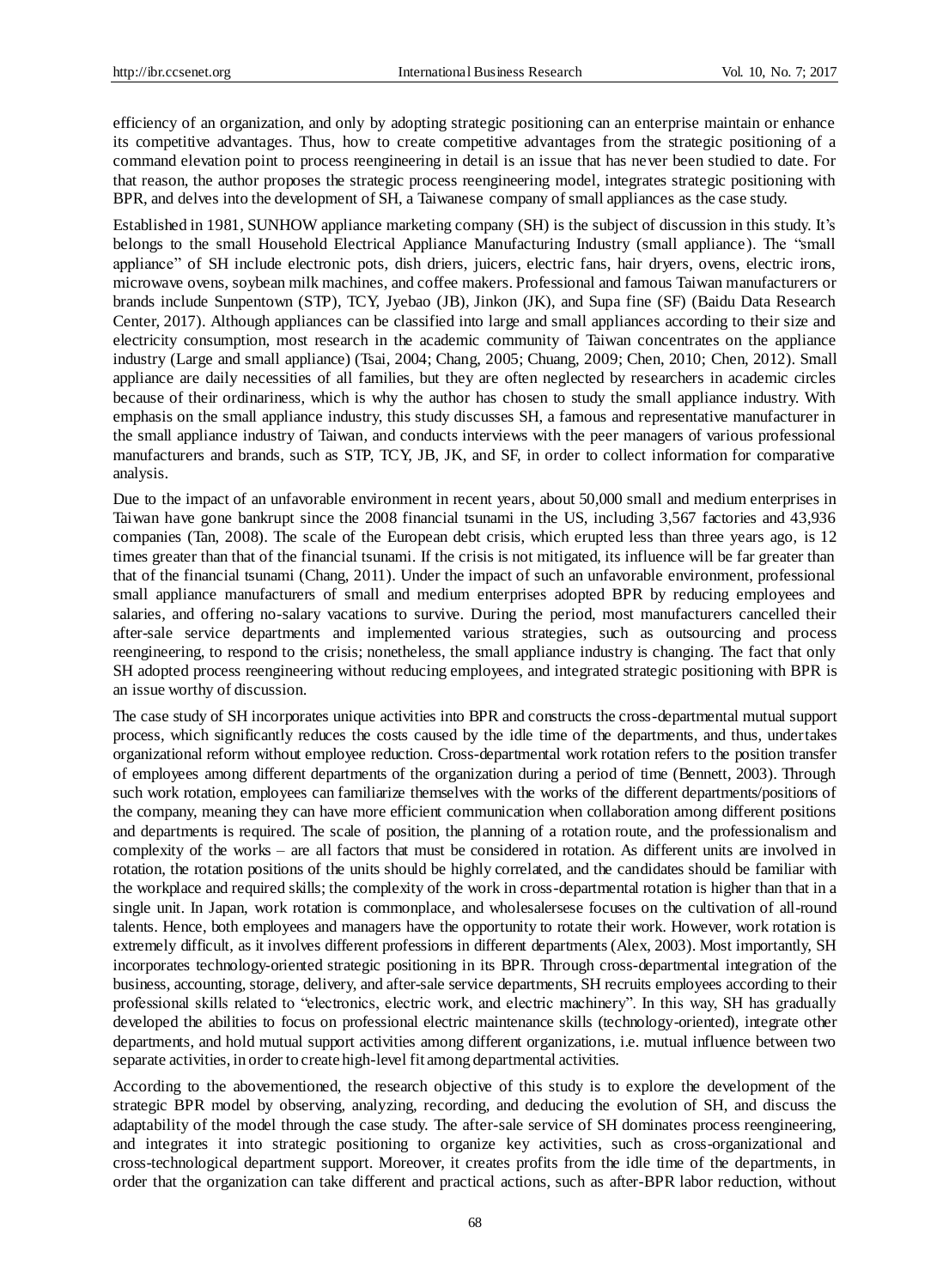reducing its employees. In addition to providing reference and guidance for the future implementation of BPR for small appliance practitioners and other enterprises with similar conditions, this study offers suggestions regarding adjustments to the methods enterprises adopt to undertake service process reengineering, with the hope that enterprises, under the framework of strategic thinking, can enhance organization efficiency and differentiation themselves to sharpen their competitive advantages and achieve permanent operations.

#### **2. Literature Review**

The study is based on the implementation procedures and methods of process reengineering, as proposed by BPR masters, such as Hammer and Champy (Hammer, 1990; Hammer & Champy 1993; Lowenthal, 1994; Kettinger, 1997). Starting with the definition and development of the concept of BPR, the author summarizes the types and procedures of BPR, as well as Porter's strategic positioning model, and incorporates the strategic basic elements of positioning, unique activities, trade-offs., and fit into BPR.

#### *2.1 Enterprise Process Reengineering*

In the Harvard Business Review, Hammer (1990) pointed out that the greatest challenge of the concept of re-engineering was to remove non-value added work, rather than making work automatic through science and technology. From four perspectives – re-position, re-organization, re-system, and re-vitalizing, he argued that enterprises must promote re-engineering; process consists of a series of activities or events that will surely lead to certain expected results. In fact, process is the operation method, work structure, or the logical situation of the development of objects (Weng, 2007). Hammer (2010) reiterated that process was important for enterprises to survive in disorder, and pointed out that the method to finish tasks plays an essential role in the success of enterprises in a world full of drastic changes. To become quicker, better, and more valuable, enterprises must well design their management processes and procedures in all aspects, including marketing, procurement, financial affairs, manufacturing, and after-sale service, in order to reduce costs and increase output. Re-engineering, as put forward by Hammer, is to review the processes of the organization from the perspective of customers, and all departments must make adjustments according to the redesigned process; hence, it is comprehensive reengineering. In addition, Hammer pointed out that BPR is the fundamental re-thinking, as well as the radical processes of work renovation, which aim to attain dramatic improvement in the factors used to measure performance, including cost, quality, service, and speed (Hammer & Champy, 1993). In activities, enterprises make use of resources to complete a series of rational and relevant tasks to accomplish certain achievements. In general, such a process combination based on the commercial trade system comprises two features – customer-included and cross-organizational (Davenport & Short, 1990). By adopting BPR, enterprises can make significant improvements and progress in processes within a certain period of time (Frank, 2006). Moreover, they will be able to reduce customer complaints, reaction time, and response errors, and thus, shorten the time for production and service (Tai & Huang 2007). BPR is basically a philosophy of performance improvement (El Sawy, 2001), and is a promoter of enterprise improvement (Venkatraman, 1994). For the past decade, since being put forward, BPR has created a heated wave of enterprise process improvement.

In short, enterprise processes are intended to achieve different management- or operation-related objectives, and process design reflects managers' views on management; different managers lead according to different management objectives and diverse process designs (Chu, 2010). Great changes to internal and external environments makes it difficult for enterprises to control their existing operations, thus, they must conduct fundamental re-thinking and thorough reforms of the work processes to maintain or reestablish their advantages through the "BPR" project.

#### *2.2 Procedures of BPR Implementation*

Based on the scope, angle, and angle extension of different industries, scholars have put forward many concepts and ideas about enterprise process innovations that have captivated global attention. After such concepts and ideas were put into practice, they were deeply discussed and followed by enterprises. Against such a backdrop, many methods of process reengineering have come into being, and of all these methods, the four-stage BPR implementation method, as proposed by Hammer (See Figure 1), attracts the greatest attention (Hammer & Champy, 1993).



Figure 1. Procedures of BPR Implementation

Source: Hammer and Champy, 1993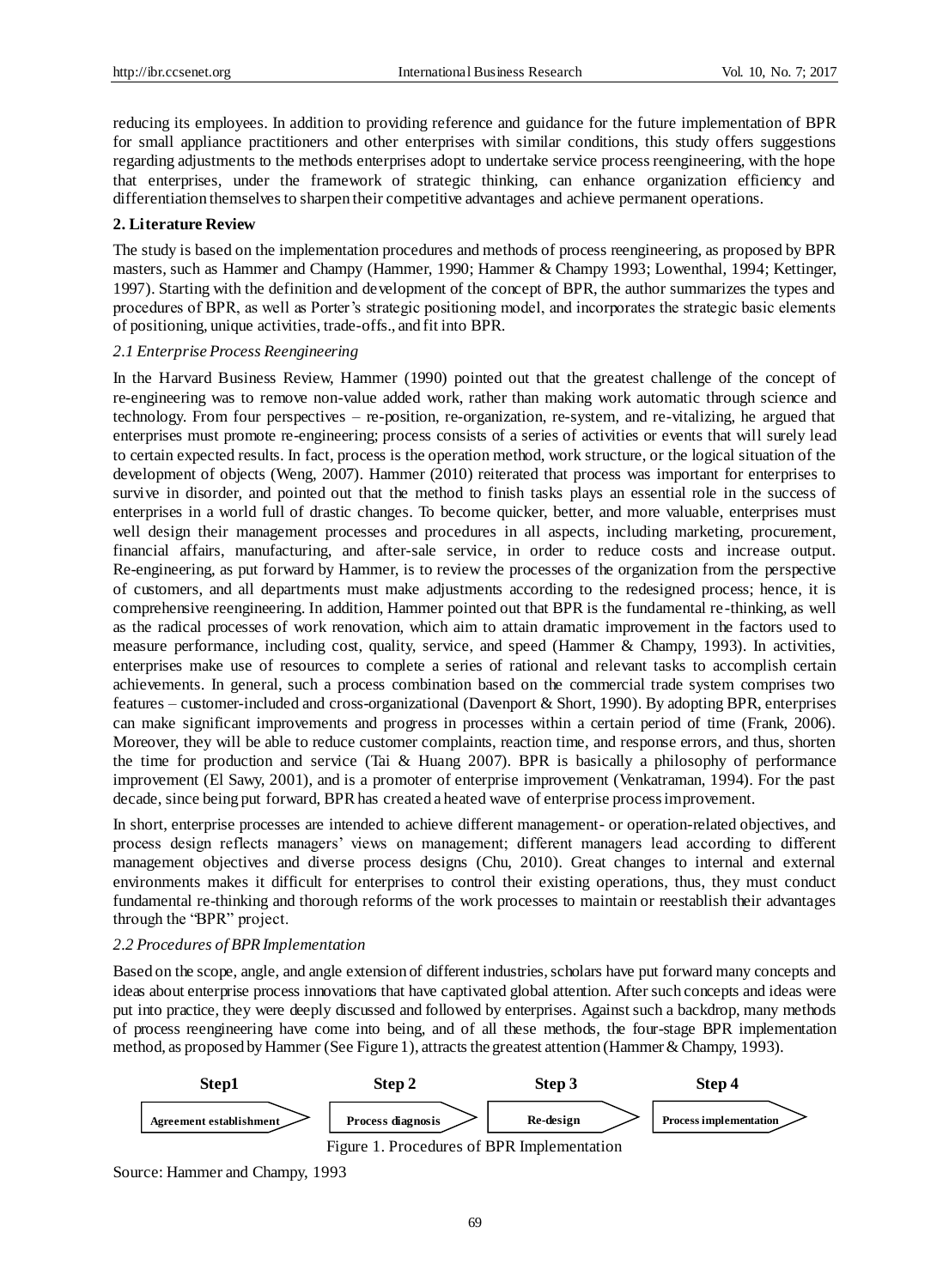

Figure 2. Three Stages of BPR Implementation

The study summarizes the implementation procedures and methods of process reengineering, as proposed by a large number of scholars (Hammer, 1990; Lowenthal, 1994; Kettinger, 1997; Wu, 1999; Harmon, 2007). In general, the main structure of the research procedure and method is divided on the basis of Hammer's four-stage BPR implementation method, as mentioned above; therefore, this study induces the scholars' main procedures and methods of introducing BPR, and puts forward the set of procedures and methods adopted by SH during BPR implementation, which includes three strategic stages and seven steps (See Figure 2), and serve as the analytical basis for the follow-up and strategic positioning integration of this study.

According to previous studies, many scholars regard process reengineering as an effective weapon to confront drastic changes to the environment and to solve crises. However, process reengineering, as advocated by Hammer and Champy (1993), had a success rate of merely 30-50% and about 50% of unfulfilled achievements (McNurlin & Sprague, 1998), as there are few analytical tools for the redesign of actual business processes. According to some universal observations, BPR would not lead to the expected results, as it is a time-consuming and high-cost method with unpredictable results (Limam., Reijers & Ounnar, 2009). Some doubt that BPR is accurate, and believe that actions must be taken to improve it (Davenport & Stoddard, 1994), which shows that there are still many problems in BPR-based competitive advantages. Porter (1996), a strategy master, pointed out that BPR can significantly improve or enhance the efficiency of an organization, and that enterprises must adopt strategic positioning to maintain or enhance their competitive advantages to distinguish themselves from their competitors. Only by doing so, he says, can enterprises really stand out in competition. Strategy is a strategic plan based on the trade-offs. of directions. Created by unique and valuable positioning, strategy involves a series of different activities; in the process of making a trade-offs. effective in competition, the nature of strategy is to choose what should not be done and integrate various enterprise activities (Porter, 1998). The author believes that enterprises with complete processes, but without strategic positioning; or those with complete strategic positioning, but without complete processes, will affect their reform. Hence, this study integrates strategic positioning with BPR.

This study uses Porter's positioning development elements, meaning unique activities and trade-offs., to explain the architecture from a horizontal perspective; while the observations of BPR from a vertical perspective are based on the three-stage BPR development model, as summarized in previous studies, they are used to analyze the structure and form of the case in the BPR development stages. Meanwhile, the author combines these two aspects to develop a conceptual structure (See Figure 3). By analyzing the unique activities of process reengineering, and selecting the best fit, as integrated by the mutual support process of the activities in the strategic action system in the case study, this study aims to help enterprises create competitive advantages and a profit-earning model that cannot be imitated by their competitors.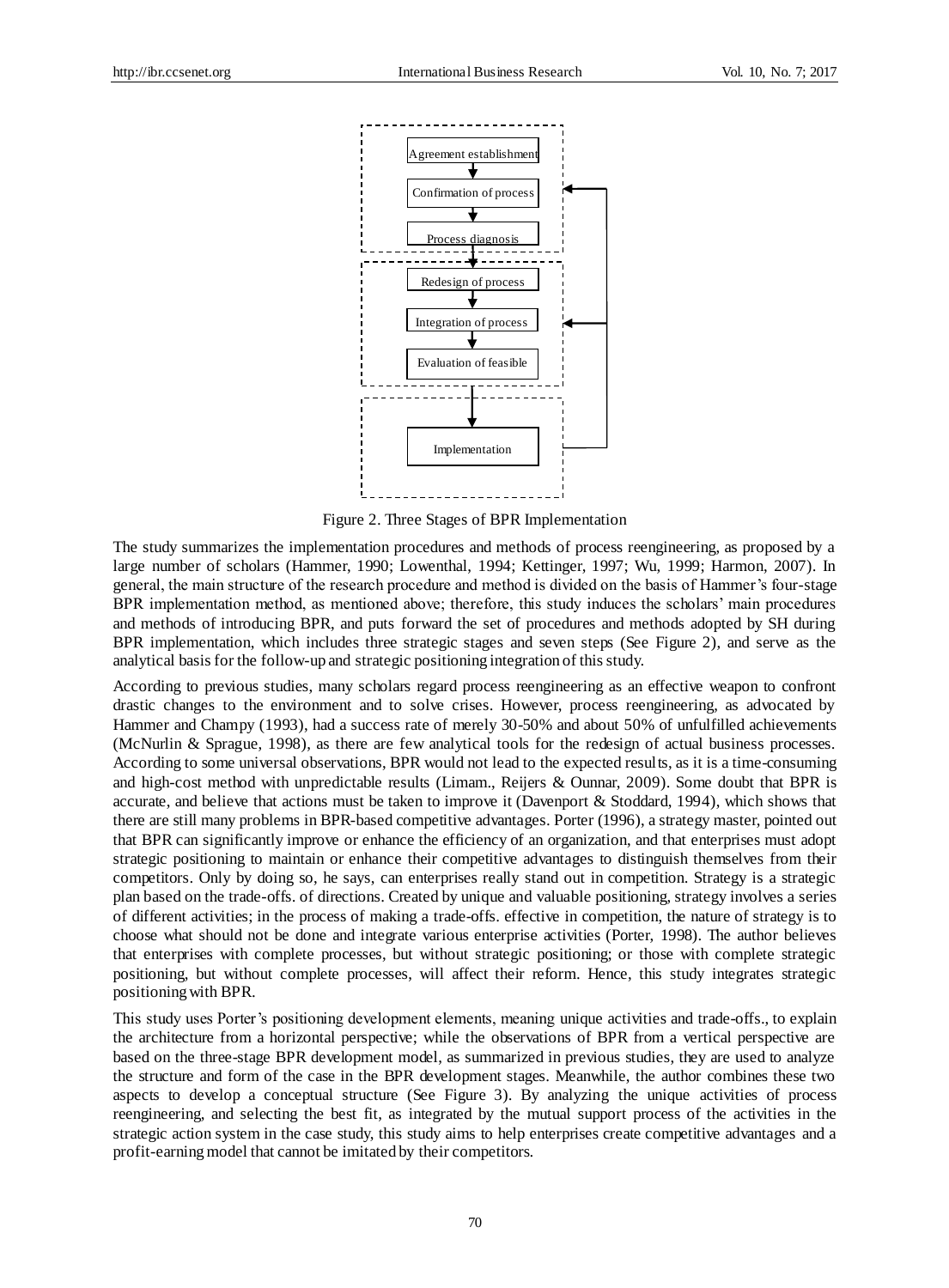

Figure 3. Conceptual Framework

#### 2.2.1 Positioning

Strategic positioning is the source of uniqueness and serves as the trade-offs of positioning in competition to maintain strategic positioning.

According to the form of the case, this study focuses on the above three roots of enterprise strategic positioning: (1) based on product type: choose the products/service types, rather than enterprises choosing customer groups; (2) based on demand: the services meet the customer needs of most specific groups; (3) based on access: isolate the access channels of customers (Porter, 1996), or adopt some of them, and then, choose and develop the strategic positioning of SH features.

2.2.2 Unique Activities and Trade-offs of the Three-stage BPR

The nature of strategy is to choose what to do, thus, it is necessary to make a trade-offs to maintain consistent positioning. In the case where the development strategy is incorporated into BPR, the development takes on the form and structure that have gradually evolved through the three stages.

1) Step 1: Unique activities and trade-offsin the stage of strategy formation

In the initial stage of implementation, emphasis should be placed on managers' agreement on BPR, the conceptual proposition, and training for employees. When implementing the unique activities and trade-offs. of BPR in this stage, managers would conduct random reviews of the contradictory objectives and schemes to make a trade-offs.; however, design incompatibilities, including excessive or inadequate design, would fracture its value (Porter, 1996). In this case, enterprises must make a trade-offs. among the activities to maintain the consistent direction of positioning.

2) Step 2: Unique activities and trade-offsin the stage of design and evaluation

In the second stage, the external activities of cross-organizational access to customers will be gradually integrated with BPR.

In this stage, strategic positioning covers the demands of internal and external customers, and analyzes the diagnosis of the enterprise's operational processes; moreover, it designs and evaluates the technical tools suitable for enterprises and organizations, and incorporate them through the process of redesign. To connect cross-departmental and cross-organizational activities, the organization constantly holds interpersonal, cross-departmental, and cross-organizational activities, integrates them with the new processes for unique activities and trade-offs., and focuses on the activities that facilitate the company to the outside world. Through development, improvement, and adjustment, it establishes a connection and forms a channel featuring cross-organizational access to customers. Lambert and Cooper (2000) believed that the core enterprise process integration among departments, self-supplies, services, the original manufacturers of information, and ultimate users created comprehensive benefits both inside and outside.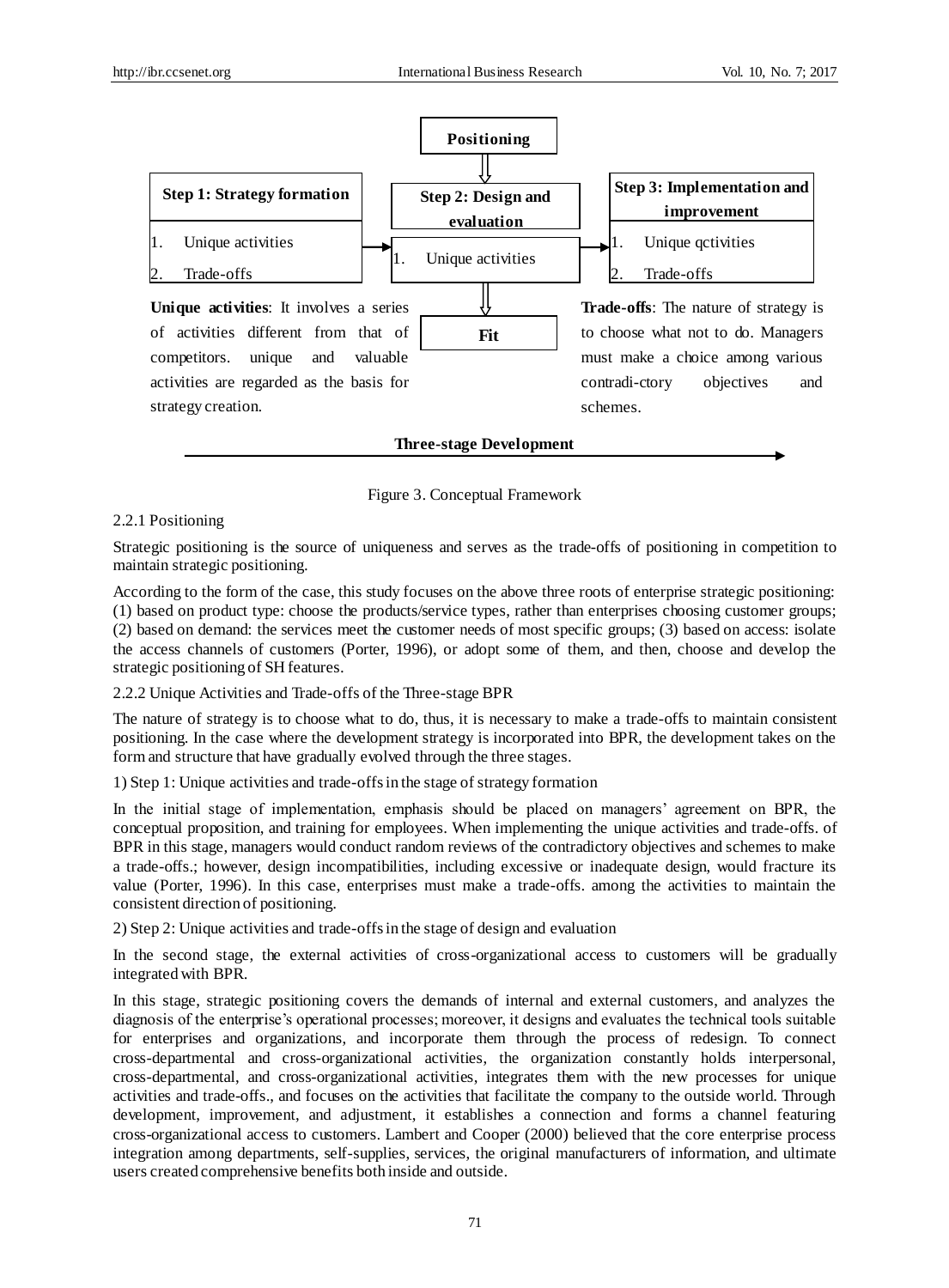3) Step 3: Unique activities and trade-offsin the stage of implementation and improvement

The third stage focuses on the final evaluation and makes a trade-offs. regarding the extended unique activities and trade-offs., in order that the organization will be able to introduce technology into cross-departmental and cross-organizational activities, and thus, fulfill the strategic objective of mutual support among activities in the stage. After the three-stage positioning, the original organization, which consists of the separate activities of the departments, gradually develops into one with unique activities featuring mutual support among departments and interactions with external channel manufacturers. Deriving from technology-oriented talent cultivation, the activities of mutual support among different departments and organizations can reduce the idle time generated from the separate operations of the departments, and thus, reduce costs, due to the "cross" mutual support activities in the final stage of BPR implementation (the 3rd stage in Figure 1). Moreover, they can equip the organization with the competitive advantages that will enable it to beat its competitors in differentiation and cost after the final stage of positioning.

#### 2.2.3 Fit

After the design and implementation of the activities that integrated uniqueness and trade-offs. in the three-stage development, the gradual adjustment of the processes of mutual support among some activities turn the mutual influence among the activities into a strategic action system, where the mutual fit among the activities becomes the source of competitive advantages in an intensified manner.

Regarding the significance of fit, the mutual influence among some activities creates strong fit among the activities of different departments. For instance, the improvement of after-sale service will make it easier for the business workers in the business department to negotiate with clients. While the mutual influence among some activities can increase general benefits, there is also a need to include SH in the uniqueness and trade-offs. activities of positioning to form valuable fit. There are three types of valuable fit: (1) consistency among activities; (2) mutual enhancement among activities; (3) mental optimization (porter, 1996), which can be integrated, as they are exclusive to each other. This study chooses the one suitable for SH according to the case, and explores the fit of "mutual enhancement among activities".

#### **3. Research Method**

To realize the research objective, this study adopts two methods of information collection: (1) participative observations; (2) in-depth interviews with channel clients and competitive peer managers of access service. Due to the issue of the collection of case information, this study chooses SH, a company, which has served the author for over 20 years, and records the important findings of BPR implementation into the observation record, which is the most important source of information.

#### *3.1 The Participative Observation Method*

One of the authors served SH for 20 years, the author engaged in long-term participation in the formulation of policies regarding business marketing, the distribution of internal human resources, fees for parts, charging standards (channels and consumers), and the after-sale service station. Moreover, the author engaged in communication and coordination with the external channel manufacturers, and thus, became familiar with after-sale service and the details of reform. In the reform of each stage, the author collects, summarizes, and compares the details regarding the operational models, after-sale service guarantees, charging standards, after-sale service routes, service stations, and the home delivery services of competitive peer companies.

#### *3.2 In-depth Interviews with Channel Members*

Starting from January 2012, this study adopts the convenient interview method to interview the channel practitioners of small appliances (See Table for details about the77 respondents). Through interviews, the author collects information regarding the needs of channel members in purchasing and after-sale service, as well as information regarding the reform of competitors. The sample selection of respondents is based on diversity and differentiation. In addition, the author made some adjustments to the reference standards of various issues, including business policy, after-sale service outsourcing, proprietary information, participation of channel manufacturers, provision of parts, charging standards for maintenance, acceptable maintenance terms, the demands and charges for home deliveries, and after-sale service satisfaction. Moreover, the interviewer is very familiar with the service operation mechanism.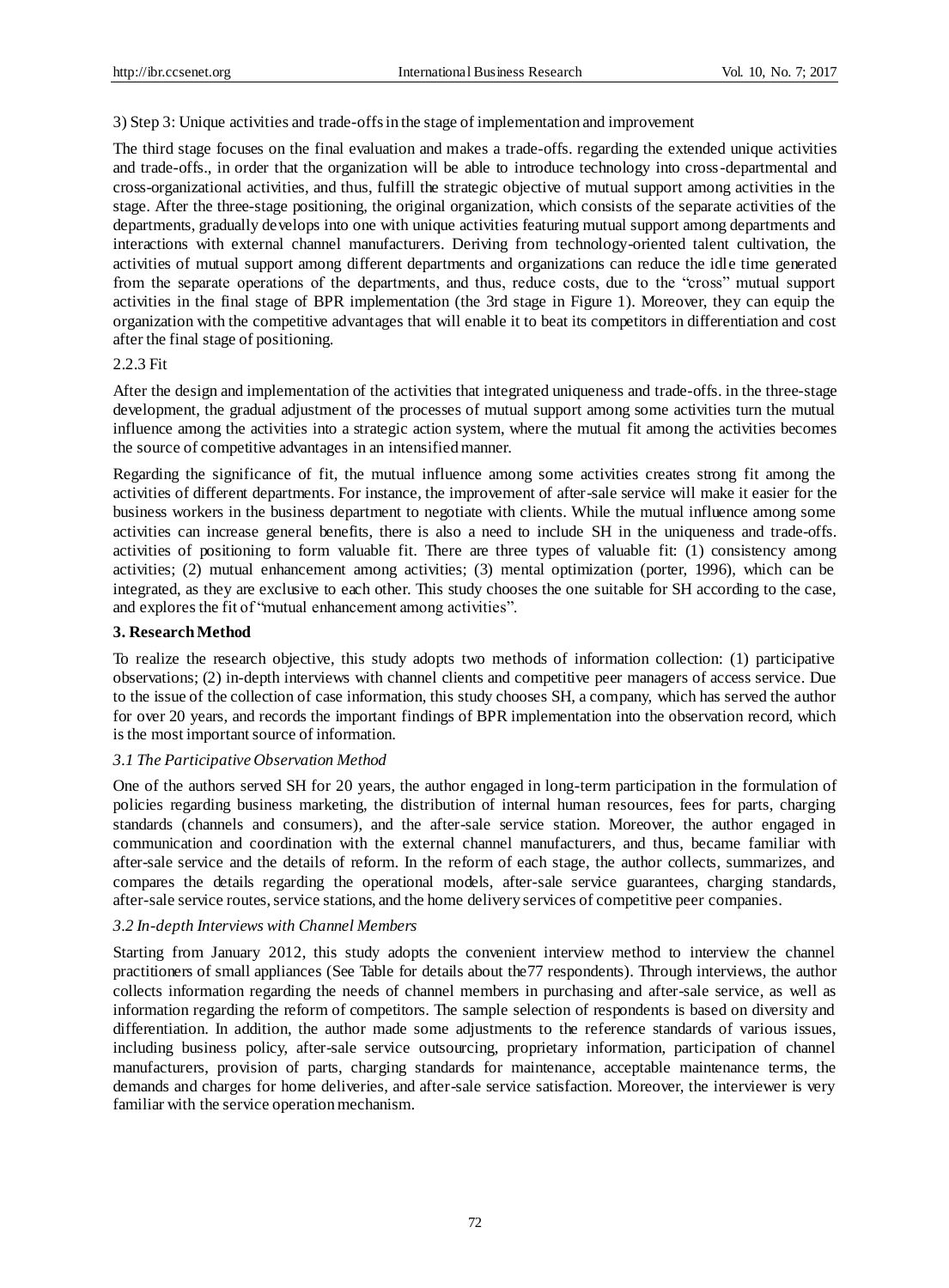|                  |                                    |                               | <b>Channel clients</b>    |                        | Competitive peers |                        |
|------------------|------------------------------------|-------------------------------|---------------------------|------------------------|-------------------|------------------------|
| Diffe rentiation | Service unit                       | <b>Title</b><br><b>Number</b> |                           | <b>Service</b><br>unit | <b>Number</b>     | <b>Title</b>           |
|                  | Carrefour                          |                               | Director & supervisor     | <b>STP</b>             |                   | Manager Chen           |
| Variety store    | RT-MART                            | $\mathbf{7}$                  | Manager &<br>supervisor   | <b>TCY</b>             |                   | Manager Chen           |
|                  | Geant A-MART                       | 6                             | Manager $&$<br>supervisor | JB                     |                   | General manager<br>Liu |
| Chain            | National                           |                               | Assistant manager         | JK                     |                   |                        |
|                  | electronics                        |                               | ruan                      |                        |                   | Manager Chu            |
| Wholesaler       | Wholesaler                         | 31                            | Owner                     | <b>SF</b>              |                   | Vise president Wu      |
| <b>Consumer</b>  | Consumer                           | 25                            | Consumer                  |                        |                   |                        |
| Interview time   | From January 2012 to February 2016 |                               |                           |                        |                   |                        |

#### Table 1. Respondent

**4. Background and Development of the BPR Implementation of SH** 

Established in 1981, in its initial stage, "SUNHOW(SH)" focused on small appliances, however, with the rise of variety stores in the 1980s. In the 1990s, it entered a stage of vicious and fierce competition, and mainstream channel variety stores followed the trend. In competition featuring the survival of the strong and the elimination of the weak, and the top 3 variety stores – Carrefour, RT-MART, and Geant A-MART, controlled the channel advantages to become the mainstream stores, gradually depriving the channel suppliers of various brands in the small appliance industry of the ability to negotiate price. The cost advantage of Taiwanese enterprises disappeared with Taiwan's entry into the WTO in 2002. Consequently, manufacturers transferred their production lines to Mainland China, resulting in low-priced products of declining quality. As mentioned above, the small appliance industry requires good after-sale service to have the feature of order. In comparison with technology- and service-oriented industries, such as large appliances, computers, and automobiles (See Table 2), the after-sale services of small appliances are large in number and low in charge. High-cost services and operations have always been a difficult issue for the industry to solve; and despite the rapid growth in performance, the significant increase in the cost of after-sale service becomes a heavy burden for manufacturers, which alarms industry operators.

| Table 2. Difference between Large and Small Appliance and Computer Industries in After Service |  |  |  |  |  |
|------------------------------------------------------------------------------------------------|--|--|--|--|--|
|                                                                                                |  |  |  |  |  |

| <b>Industry</b>    | Volume<br>Service manner                  |                     | Price | <b>Charge</b>                                                                                                     | <b>Ouantity</b><br>of sale | Demand on home<br>delivery |
|--------------------|-------------------------------------------|---------------------|-------|-------------------------------------------------------------------------------------------------------------------|----------------------------|----------------------------|
| Small<br>appliance | Service<br>center<br>&<br>channel station | Medium<br>and small | Low   | Low                                                                                                               | Huge                       | Medium                     |
| Large<br>appliance | Service center<br>$-\&$<br>home delivery  | Large               | High  | High transportation fee                                                                                           | Large                      | High                       |
| Computer           | Service<br>- &<br>center<br>home delivery | Medium              | High  | <b>High Transportation</b><br>fee                                                                                 | Large                      | High                       |
| <b>PS</b>          | large appliance and computers             |                     |       | The average fee for the after-sale service of small appliance is $NT100$ , while the number is over $NT1,000$ for |                            |                            |

The after-sale service of small appliances usually refers to a series of services after products or services are sold to consumers, including product introduction, delivery, installation, debugging, maintenance, technical training, and home delivery. The after-sale services of the industry include: (1) install and debug products for consumers; (2) provide technical guidance regarding the usage of products, and according to the needs of consumers; (3) guarantee the supply of maintenance parts; (4) provide maintenance service; (5) handle the repair, replacement, and return of products; (6) handle the letters, visits, and questions of consumers. Moreover, service involves collecting consumers' views regarding the quality of products through various methods, and making timely improvements according to the situation (MBAlib, 2017).

Under the influence of the financial storm and economic recession of 2008, To survive in the face of the great pressure caused by business loss, various brands in the small appliance industry reduced employees and salaries, and adopted no-salary vacations. Some even cancelled their after-sale service departments and addressed the crisis with various strategies, such as outsourcing and process reengineering. General Manager Liu of JB stated "In face of a harsh environment, the first step is to reduce expenditures for survival. Specifically, outsourcing service departments can bring the immediate effect of cost reduction and alleviate the pressure caused by business loss. However, all current small appliance outsourcing of companies are self-employed entrepreneurs, who lack a complete service system and scale, and focus all attention on profit. In addition to the limited number of outsourcing by company, the low quality of service has resulted in a declining number of orders from channel clients. Currently, it is the best choice. General Manager Huang in Shanhao, a service outsourcing of company,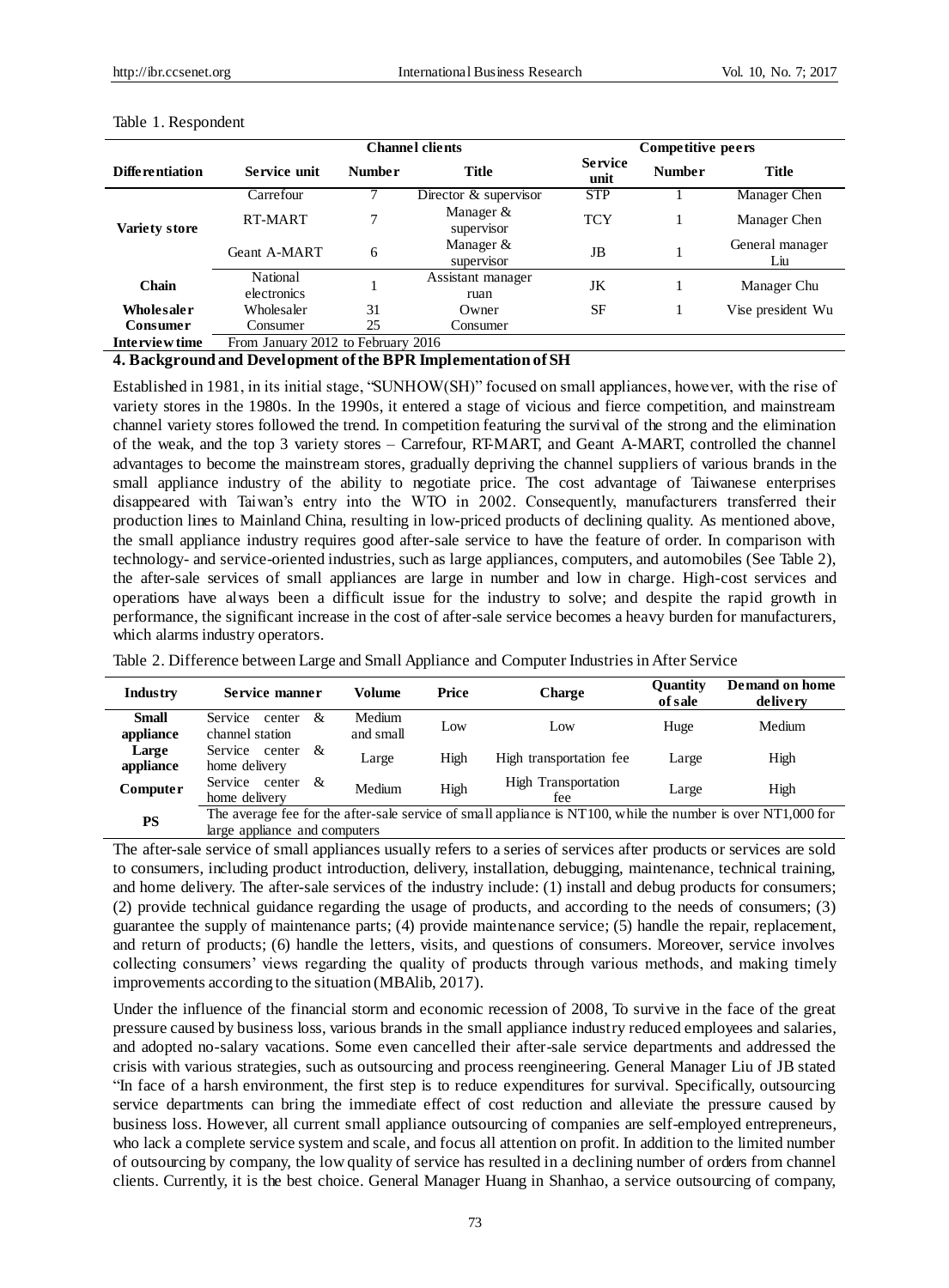also discussed his problems and measures, "Although the after-sale service of many small appliance brands is outsourced, it is still hard to define the routes of cruise service because of the large number of products and the inability to provide main parts in time. At present, parts and products beyond the maintenance period are listed as priorities in maintenance service. It is not because of technology nor ability, but the too slow supply of parts and the too low subsidies." Also outsourcing their after-sale service, Manager Chan of TCY and Manager He of STP shared a similar view, "Reducing expenditures through outsourcing is indeed a necessary measure. Although the after-sale service is like that of proprietors who try hard to meet customer needs without considering the cost, and although we gradually lose the orders of the traditional channel clients, service outsourcing can temporarily stop current business loss."

General Manager Hsu of SH said, "In the economic recession, when all our competitors took protective measures, it was a good chance for us to improve the company in the market. Providing we improve our after-sale service and continue to meet customer needs, we will get the orders of channel manufacturers. How to reduce the increasing cost of after-sale service is a problem we continue to focus on. Apart from increasing our service efficiency, we can adopt a reform to reduce the cost; on top of success, we need to undertake a reform that is hard to be imitated by our competitors."

In December 2009, the author was asked to establish a reform project team. After collecting suggestions and ideas from the departments at different meetings, and interviewing the channel clients, the author identified the urgent problems to be solved, including: the waste of the idle time of the departments, the unfixed time of after-sale cruise service, the inability to meet customer demands for delivery of repaired after-sale service products within three days, and the ineffective control over the orders of the traditional channel wholesalers and appliance shop, which often circulated among competitors. Assistant Manager Guo and Vice President Zheng voiced their questions during the discussion, "Currently, those manufacturers who have resorted to outsourcing are reducing their employees. Any reform will provoke wide anxiety that productivity will decline prior to reform." Bewildered, General Manager Hsu said after the meeting, "The employees in different departments could imperceptibly improve their marketing abilities by supporting the sales of variety stores, so why can't these departments support the After-sale Service Department or support each other to reduce the idle labor in different departments? We could encourage employees to support the sales of variety stores after work, when there were no adequate numbers of salespeople in the sale period, so why can't we cultivate the employees in terms of after-sale service?" These questions began to ignite SH mental reform, which switched from business orientation to technology orientation.

#### **5. Research Analysis and Results**

Based on the long-term participative observations of the SH case, the author summaries the interview data and displays the strategic items of BPR implementation (See Figure 4), as follows:

# *5.1 Positioning*

After positioning and trade-offs., SH chose to implement strategic BPR and activities different from the after-sale service outsourcing of other small appliance brands, such as STP, TCY, JB, JK, and SF, who are also SH's main competitors, in order to provide unique and valuable combinations. By gradually constructing unique activities and trade-offs. of the three-stage technology-oriented operation. The various unique activities and trade-offs, which took shape in the process aimed to construct separation from the "customer access channel" positioning of competitors, and transformed the traditional business-oriented operation model into technologyand after-sale service-oriented positioning.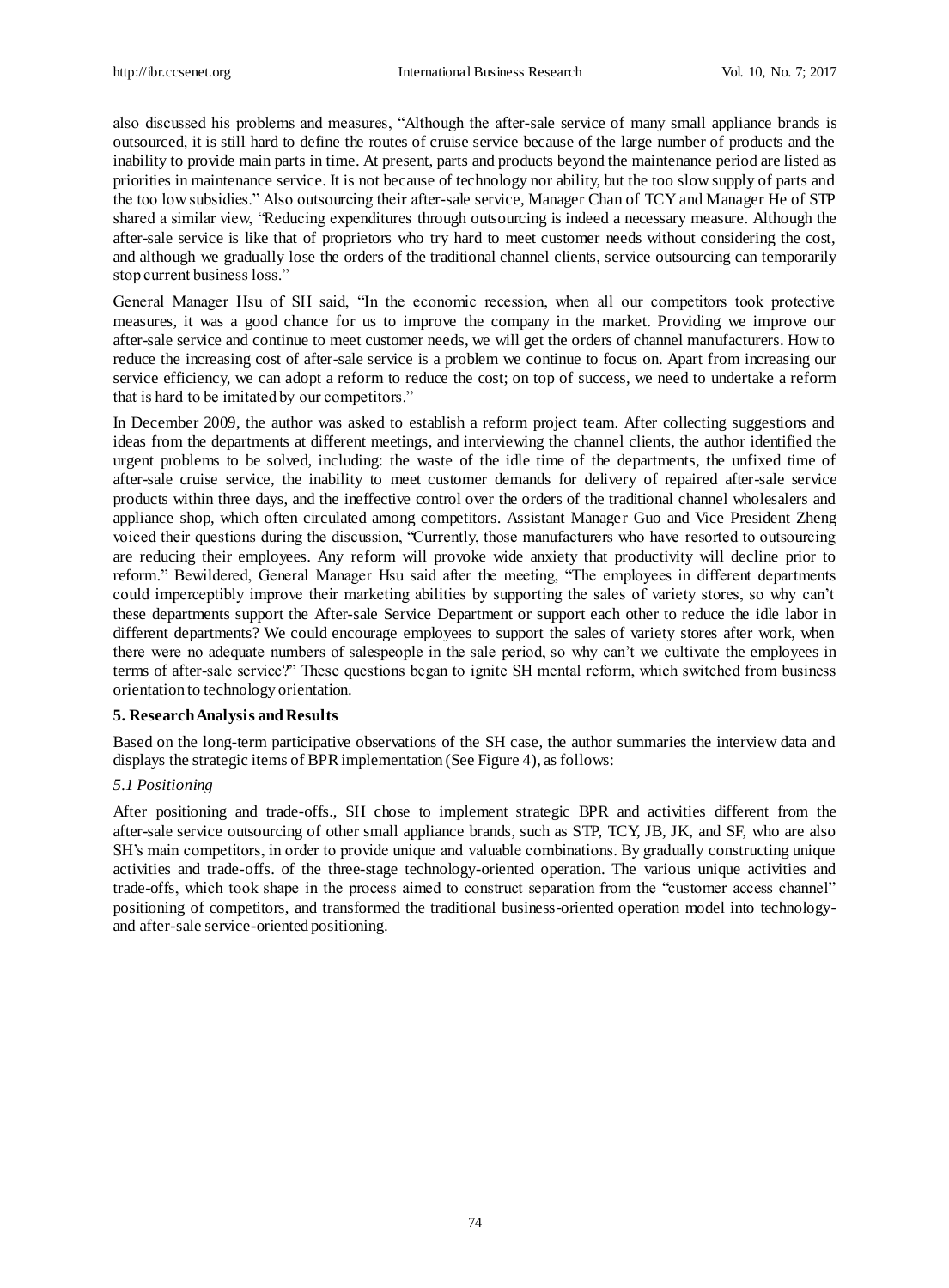|                  |                                   |    | <b>Positioning: Based on access</b>  |                  |                                                    |
|------------------|-----------------------------------|----|--------------------------------------|------------------|----------------------------------------------------|
|                  | <b>Step 1: Strategy formation</b> |    | <b>Step 2: Design and evaluation</b> |                  | Step 3: Implementation and improvement             |
|                  | <b>Enterprises</b>                |    | <b>External</b>                      |                  | Internal and external                              |
|                  | Trade-offs                        |    | <b>Trade-offs</b>                    | Trade-offs       |                                                    |
| 1.               | Outsourcing and proprietary       | 1. | Technology-oriented and              | I1.              | BPR implementation without employee reduction      |
|                  | after-sale service                |    | business-oriented                    | 2.               | Technology-oriented and business-oriented          |
| 2.               | Technology-oriented and           | 2. | Cross-departmental operation and     | 3.               | Cross-departmental operation and                   |
|                  | business-oriented                 |    | separate-departmental operation      |                  | separate-departmental operation                    |
| 3.               | Cross-departmental operation      | 3. | Technology supports channel          | 4.               | Support for channel manufacturers in their         |
|                  | and separate-departmental         |    | manufacturers and company            |                  | technician training and proprietary items          |
|                  | operation                         |    | proprietary items                    | 5.               | Transportation fee-based home service and          |
|                  | Unique activities                 | 4. | Home service and                     |                  | customer-delivery maintenance                      |
| 1.               | After-sale proprietary            |    | customer-delivery maintenance        |                  | Unique activities                                  |
|                  | technology strategy is            |    | Unique activities                    | Π.               | BPR without employee reduction to enhance team     |
|                  | incorporated into BPR             | 1. | Technology-oriented                  |                  | solidarity                                         |
| $\overline{2}$ . | Technology-oriented               |    | cross-departmental integration of    | $\overline{2}$ . | Technological orientation steadily enhance the     |
|                  | cross-departmental integration    |    | labor recruitment                    |                  | marketing inclination of channel manufacturers     |
|                  | of labor recruitment              | 2. | Technology-oriented                  | 3.               | Technology-oriented cross-departmental integration |
| 3.               | Cross-departmental rotation       |    | cross-departmental rotation          |                  | of labor recruitment                               |
|                  |                                   | 3. | Cross-departmental overlapping       | 4.               | Cross-departmental rotation mechanism to train     |
|                  |                                   |    | support                              |                  | all-round employees                                |
|                  |                                   | 4. | Payment-based home service           | 5.               | Cross-departmental overlapping support mechanism   |
|                  |                                   |    | activity                             | 6.               | Technological support for channel manufacturers as |
|                  |                                   |    |                                      |                  | an extension of company service                    |
|                  |                                   |    |                                      | 17.              | Payment-based home service activity                |
|                  |                                   |    |                                      | 8.               | Delivery of maintenance products within three days |
|                  |                                   |    |                                      | 9.               | Performance feedback                               |
|                  |                                   |    |                                      |                  |                                                    |

**Fit: Mutual enhancement among activities**

Figure 4. Strategic BPR Implementation Process of SH

#### *5.2 Promote the Unique Activities and Trade- offsin the Three Stages of BPR*

#### 5.2.1 Step 1: Unique Activities and Trade-offs in the Stage of Strategy Formation

Due to its long-term response to environmental changes, the organization became capable of implementing BPR-integrated strategic positioning. After completing their work, the internal employees in all departments assisted with sales in the stores. To encourage all other departments to help professional technology departments to develop their technology-oriented rotation ability, the SH case developed their cross-departmental rotation ability by recruiting talents with technical strength in the After-sale Service Department and encouraged the Storage and Transportation Department to accumulate experience and ideas, and thus, developed various core capabilities and formed strategies different from that of their peers. After the unique activities and trade-offs., it began to integrate the important starting points of BPR implementation. SH found that its peers began to reduce their employees after they outsourced their after-sale service. To overcome resistance, as caused by the anxiety among the employees in the implementation of reform.

#### 1) Unique activities

In the development stage of the initial phase of implementation, the following activities were held according to the internal discussions and demands of the channel clients: the implementation of technological orientation and business orientation; the implementation of BPR and after-sale service outsourcing; cross-departmental integration and departmental separate operation. These unique and trade-offs. activities were taken as the basis for development and reform. Finally, after defining the objectives of process and strategic positioning, and undertaking a series of trade-offs. and decision-making activities, SH adopted (1) BPR implementation; (2) technological orientation and cross-departmental integration orientation; (3) cross-departmental and separate-departmental work models. Become an extension of the evaluation and implementation of important strategic positioning in the next stage.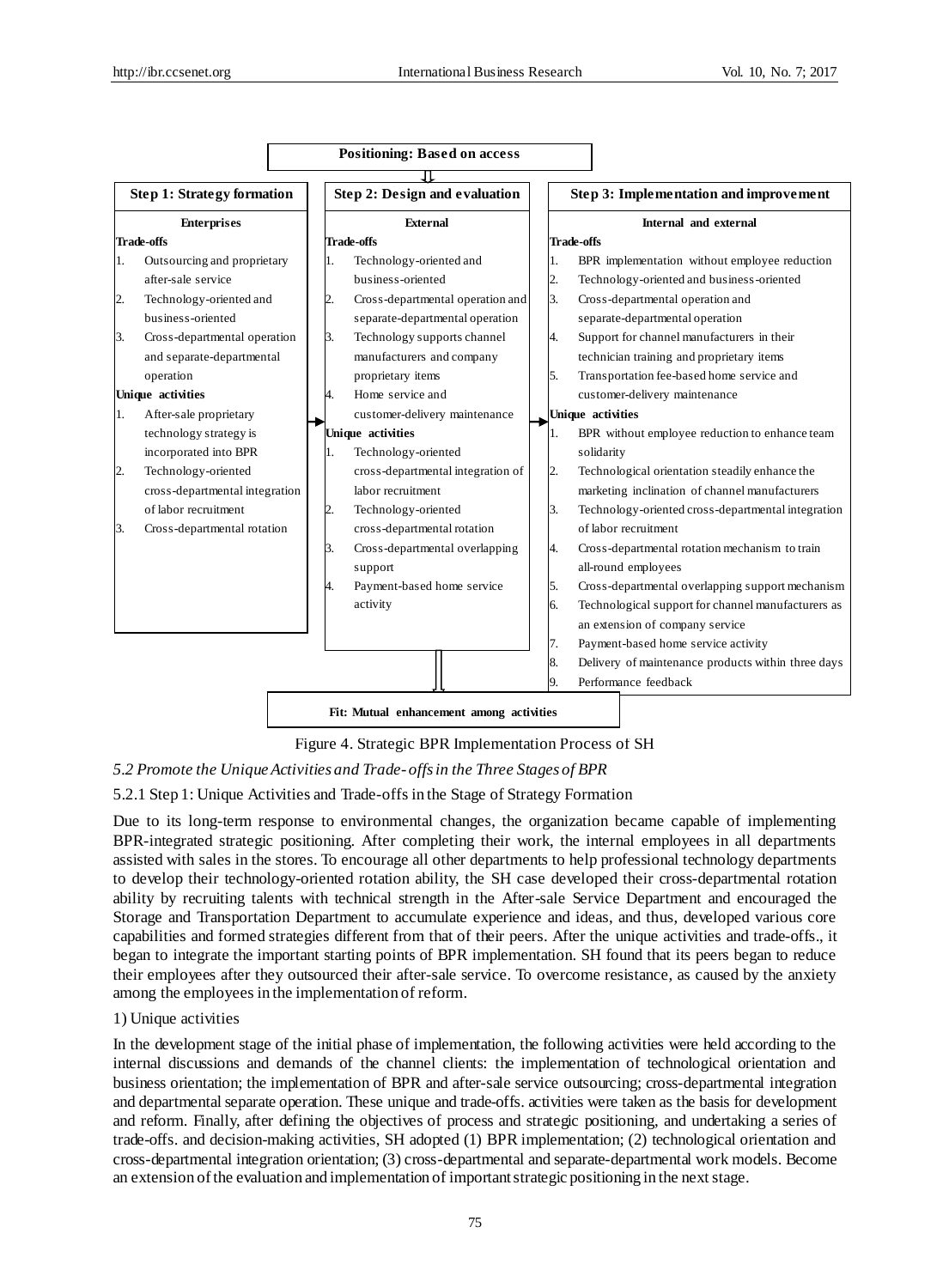# 2) Trade-offs

After the initial phase of BPR implementation, the complete business objectives and execution strategies of the organization must be presented, and after this stage, SH had clear and key topics for strategic positioning. After the above activities, such as cross-departmental integrated recruitment of talents with professional techniques, the reform concept of strategic BPR took shape. Through communication and coordination, SH gradually established team trust and agreement, confirmed the consistent process objectives of the departments, and incorporated the above unique activities into the process diagnosis to form the actual execution procedure.

5.2.2 Step 2: Unique Activities and Trade-offs in the Stage of Design and Evaluation

The unique activities in the initial stage of development were constantly and appropriately promoted in this stage, and the scheme of constructing cross-departmental mutual support was extended. These activities included technology- and business-oriented. After confirming the unique activities projects to be implemented, SH gradually combined strategic positioning activities projects according to the deduction of process objectives, redesigned the processes to be consistent with objective operations, and integrated them. Finally, the SH selected the most feasible scheme as the original version of strategic BPR with scheduled execution.

#### 1) Unique activities

The unique activities in this stage are based on the strategic objective concepts of technology-oriented operations, which took shape in the early stage of BPR implementation, and are used to evaluate the main items of strategic positioning in the current stage. Finally, the following unique activities factors must be checked: BPR implementation, technology-oriented cross-departmental overlapping support, and payment-based home delivery service. Moreover, unique activities were actually enacted in this stage.

#### 2) Trade-offs.

The trade-offs. in this stage are based on the important factors of strategic positioning, which took shape in the initial phase of BPR implementation in the previous stage. After integrating and extending these ideas into the evaluation of the current stage, the BPR objectives are fulfilled according to the organization, which implemented the listed strategic ideas into the key factors of strategic BPR. After this stage, BPR enters the step of actual implementation.

#### 5.2.3 Step 3: Unique Activities and Trade-offs in the Stage of Implementation an Improvement

In the third stage, all possible benefits from the unique activities are measured to make decisions regarding the implementation of BPR without employee reduction, in order to reinforce team solidarity and increase performance feedback. The progress of the implementation of the BPR system is based on constant adjustments and continual improvements that target the final strategic objectives. In the final development stage of BPR, analysis of the changed elements of strategic positioning is, as follows:

#### 1) Unique activities

After the strategic positioning activities in this stage, BPR implementation without employee reduction is used to enhance team solidarity, technology-oriented cross-organizational support for channel manufacturers, and payment-based home delivery service. These regular and periodic unique activities, as derived from feasibility testing, can gradually increase the influence of mutual support of specialized technologies among different organizations and departments, and gradually facilitate the evaluation of BPR implementation without employee reduction.

#### 2) Trade-offs

The trade-offs. activities in this stage refer to the selection of strategic positioning schemes in constant contradiction, which includes the removal of the BPR employee reduction mechanism, business-oriented operations, the lack of support for channel manufacturers to train technicians, and other incompatible activities. Here, trade-offs. is based on the interests of the organization, the channel clients, and specialized technology-oriented cross-departmental mutual support. In order to effectively reduce the idle time of some departments and gradually improve the mutual connection mechanism among organizations and departments.

After the strategic positioning activities in this stage, strong executive force is still required to ensure that the unique activities projects can be connected to the process of design. By the end of the third stage of BPR, SH had transformed itself from a concept of strategic positioning into an actual differentiated organization. The switch from business orientation to after-sale service orientation, the cross-department mutual support ability, the cooperation featuring the integration of after-sale service and external channel manufacturers, the steady enhancement of the marketing inclination of channel manufacturers, and the transformation of channel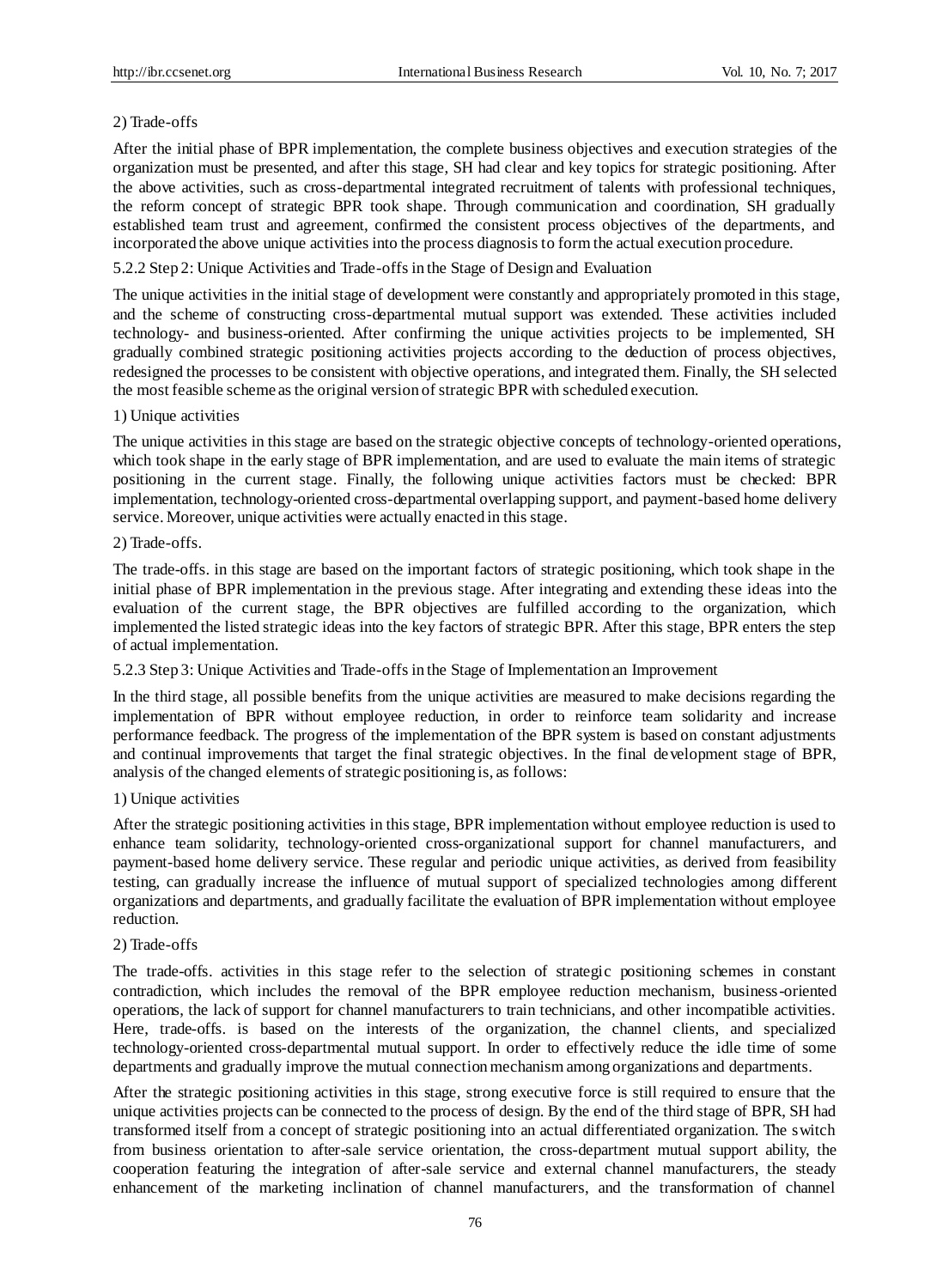manufacturers into an extension of the services of the company, are all the achievements of BPR implementation.

#### *5.3 Fit – Mutual Enhancement among Activities*

5.3.1 From Strategic Positioning and Integration to SH's Activities System

From strategic positioning to integration, SH adopted BPR to accelerate the reception and maintenance of after-sale products. Meanwhile, it collaborated with the external cooperative channel clients of wholesalers business/service, and established overlapping support for the idle labor of the departments, which are the key factors to enhance convenience, increase flexibility, and reduce costs.

The main activities implemented by SH: Increased Access of Service and Service Stations of Channel Manufacturers (IASS), Diverse and Quick Response (DQR), Sharing of Profits and Preferential Price (SPP), Closer Cooperation and Contract-bound Advances from Channel Manufacturers (CBA), Alterative Usage of Cross- Departmental Labor (UCDA), and Intensive Cross-departmental Overlapping Cruise Service (ICDS). Other activities included: Self Delivery for Maintenance, Real-time Pickup and Prior Treatment Service (SDMRTP), Provide Agent Technician Training by Channel Manufacturers (ATCM), Logistic Delivery for Maintenance and Sharing of Fees (LDMSF), Provide Alterative in Case of Failed Delivery within the Planned Period (PAFD), Provide Transportation Fee-based Home Delivery (PTFHD), Provide Support for the Parts of Channel Manufacturers (SPCM), Delivery within Three Days (DTD), Serve Clients through Channel Manufacturers (SCM), Support and Performance Bonuses for Employees (SPBE), Technology- oriented cross-organizational labor recruitment (TCOLR), Comprehensive Talent Cultivation (CTC), Enhance the Usage of Idle Time among Departments(EUITD), Enhance the Marketing Inclination of Channel Manufacturers (EMICM), and Integrate Internal and External Resources (IIER).

These activities supplemented each other, and through the mutual support of the process system (See Figure 5) and the increased efficiency of the After-sale Service Department, the Business Department quickly solved problems regarding after-sale service, which attracted an increasing number of orders and contributed to faster delivery. All such activities created fit among the unique activities, as well as a highly connected activities chain, which is difficult for competitors to imitate (Porter, 1996). The strategic fit features mutually supplemented activities that immediately created competitive advantages and a profit-earning model for SH.



Figure 5. SH's Activities System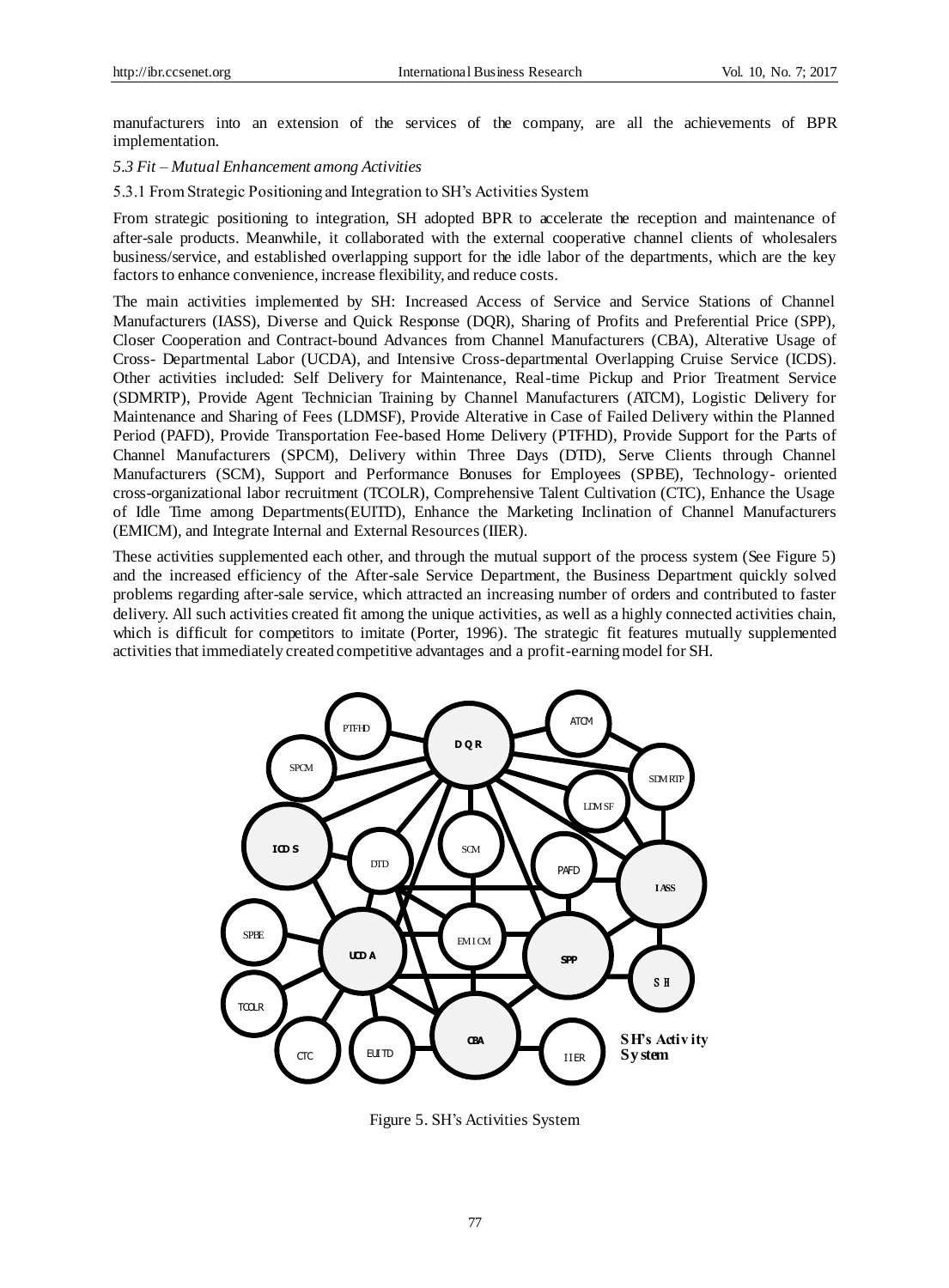#### 5.3.2 Fit Constructs an Organization Difficult to Imitate

Organizations can gain the capital required for labor development, clustered knowledge, skills, capabilities, and other features (KSAOs) (Ployhart, Weekley & Baughman, 2006). Initially, while the organization may have to pay more to invest in labor, the recovery of the cost includes an increase in productivity, more work for employees, and/or specific knowledge and skills of the organization (Van Iddekinge, Ferris, Perrewé, Blass, & Heetderks, 2009).

Nowadays, many jobs are mobile, with frequent changes to some duties. In general, organizations tend to recruit those who possess basic abilities, including strong adaption and problem-solving abilities, and can contribute to organizational success in different roles (Lepak & Snell, 1999). Therefore, SH applied specialized technology-oriented cross-departmental training to develop mutual support abilities in the new cross-department process, which greatly reduced the idle time of its departments. Enterprises have special knowledge and skills to facilitate employees' work, inform employees of their duties, and improve productivity (Hatch & Dyer, 2004). According to the concept of resource foundation, special knowledge and skills, the experience of training and development, and specific labor capital are most likely to create competitive advantages, as they are valuable, unique, and difficult to imitate.

During BPR implementation, this study explored BPR according to Porter's argument that strategic positioning can increase competitive advantages. In the three-stage development, this study incorporated unique activities and took trade-offs. integration as the strategic action system, in order that the "Fit" could create the mutually supplementary and supportive processes of activities that could constantly generate competitive advantages.

*5.4 Result – Differences and Benefits after the Introduction of BPR*

5.4.1 Effect of the Introduction Stage – Internal Differences of the SH

Before the Introduction of BPR

1) Employee reduction during reform caused anxiety among employees

While most peers adopted outsourcing in their reform to quickly reduce costs, the employees became anxious about employee reduction, which seriously affected the operations of the company. In comparison with its peers, the SH case did not reduce its employees during the reform, which significantly reduced the risk of causing anxiety among the staff.

2) The departments were separate and could not support each other

Despite the overlapping business routes of visiting clients, the departments could not assist each other, and thus, quickly failed to meet the needs of clients. If the departments increased their employees, costs would rise; in cross-departmental support and coordination, the limited professionalism of the employees made it difficult to achieve the cross-departmental mutual support process, which led to the separate performances of the departments and rigid operations.

3) The idle time of the departments were not fully used

The operations of the company were based on the separate works of the functional departments. After finishing their work, employees had idle time.

4) The after-sale service departments were regarded as the source of funds

The company focused on the marketing and business departments, which buttressed other departments; in particular, the after-sale service departments were deemed as an endless source of funds.

#### After the Introduction of BPR

1) BPR implementation without employee reduction calmed employees

During organizational reform, uncertainties caused resistance from employees. In the initial stage of process reengineering, meetings were held to discuss the approaches and attitude the company should take to solve the crisis; in addition to keeping their employees, the company provided comprehensive training for employees as leaders with business/after-sale service and maintenance skills in the market, and connected cross-departmental support to relieve employees and gain employee support to promote BPR. In comparison, most peers and Wholesalersies in different industries adopted outsourcing and "reduced employees" to decrease costs, which often caused anxiety among employees and affected productivity.

2) Developed the ability to achieve mutual support among different departments

All departments switched their attention from business to technology in labor recruitment. After building a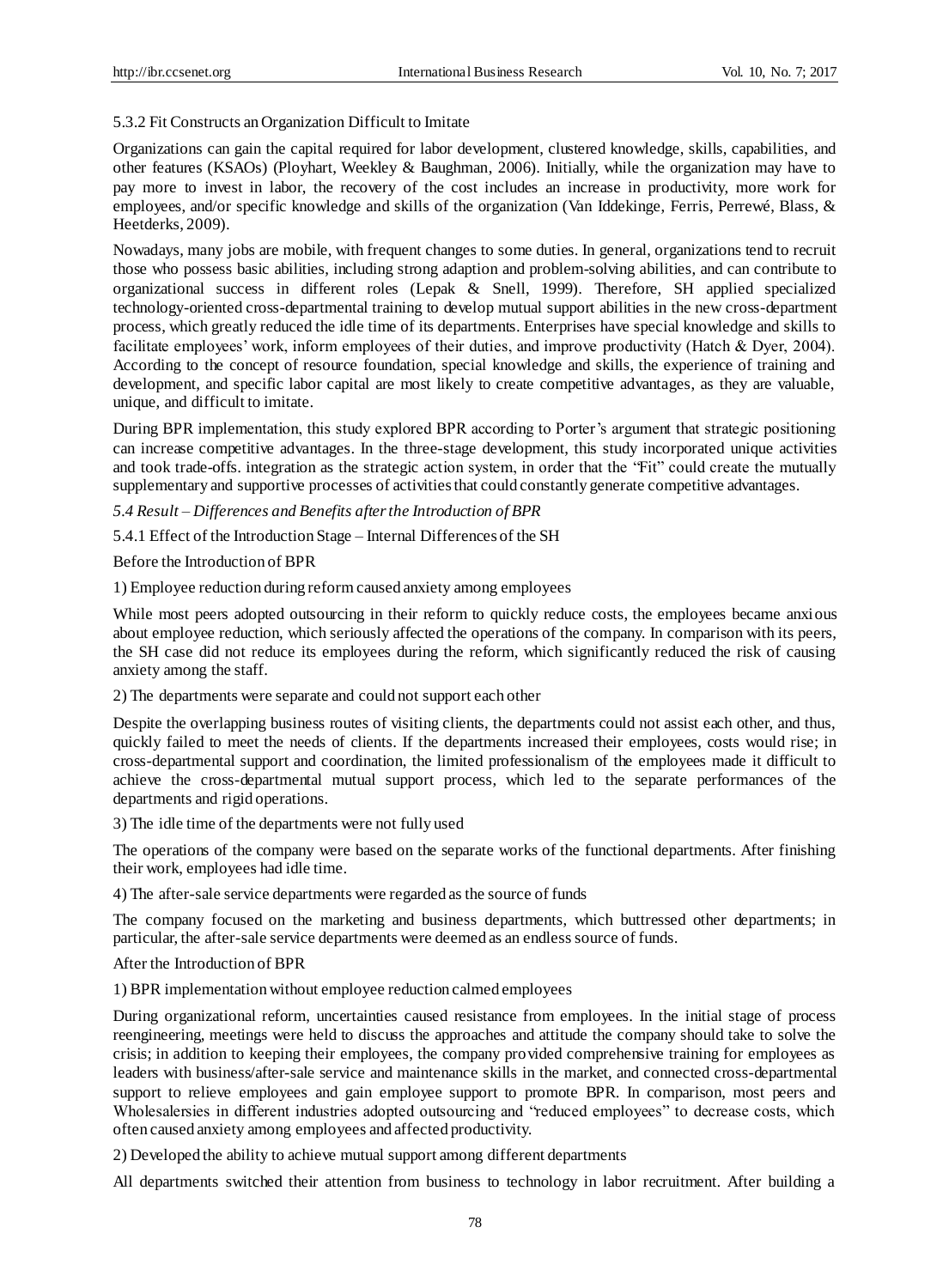foundation of "cross-departmental" rotation, the company "cultivated" their staff in a "comprehensive way", constructed a mechanism featuring an active coordination process with the departments, and achieved mutual support among the departments according to needs. Due to the more "flexible" organizational operation, the departments no longer refused tasks with excuses related to professionalism, which increased the efficiency of internal operations.

## 3) Idle time was fully used

After the organization implemented BPR, the after-sale service technology-oriented cross-departmental coordination process created a mutual support mechanism. For example, when employees arrived at the office, the directors would provide cross-departmental coordinative support according to the business execution routes of the day. when visiting the clients of channel manufacturers, the Business Department would assist the Service Department transport products for maintenance or assist maintenance on site, thus, the idle time of the departments was adequately used.

#### 4) Low-cost service and quick response

After integrating BPR with positioning strategies, SH began to develop the ability to achieve cross-departmental technological support. SH answered customers' questions about technology on its website, charged transportation fees for home maintenance service, helped traditional wholesalers construct after-sale service systems, supported technician training, and sold after-sale service parts. All such measures enhanced efficiency through cross-departmental support. Meanwhile, it adopted a clear cross-departmental service route arrangement and cross-departmental labor support process (See Table 3), which significantly increased the participation of the staff, made organizational operations more flexible, and provided rapid response to customers, and thus, reached the goal of reducing costs.

|                                                             | Project/Day                                                                                                                                          |                 | Monday                | Tuesday                      | Wednesday                                                                      | <b>Thursday</b> |              | Friday        |  |  |  |  |
|-------------------------------------------------------------|------------------------------------------------------------------------------------------------------------------------------------------------------|-----------------|-----------------------|------------------------------|--------------------------------------------------------------------------------|-----------------|--------------|---------------|--|--|--|--|
|                                                             | <b>On-site service</b>                                                                                                                               |                 | В<br>A                |                              | С                                                                              | D               |              | D             |  |  |  |  |
|                                                             | <b>Business department</b>                                                                                                                           |                 | B                     | С                            | D                                                                              | D               |              | A             |  |  |  |  |
|                                                             | Delivery department                                                                                                                                  |                 | E                     | E                            | E                                                                              | E               |              | E             |  |  |  |  |
|                                                             | <b>Collection and return</b>                                                                                                                         |                 | D                     | D                            | A                                                                              | B               |              | $\mathcal{C}$ |  |  |  |  |
|                                                             | Internal maintenance                                                                                                                                 |                 | D                     | A                            | B                                                                              | $\mathcal{C}$   |              | D             |  |  |  |  |
|                                                             |                                                                                                                                                      |                 |                       |                              |                                                                                |                 |              |               |  |  |  |  |
|                                                             | 1. Cross-departmental coordination can be achieved among on-site service,<br>collection and return, and internal maintenance according to the routes |                 |                       |                              |                                                                                |                 |              |               |  |  |  |  |
|                                                             |                                                                                                                                                      |                 |                       |                              | 2. Channel manufacturers collect maintenance products on Mondays; maintenance  |                 |              |               |  |  |  |  |
|                                                             | <b>Notes</b>                                                                                                                                         |                 |                       |                              | is done on Tuesdays; products are returned on Wednesdays                       |                 |              |               |  |  |  |  |
|                                                             |                                                                                                                                                      |                 |                       |                              | 3. Provide second-hand alternatives if home service is not finished on the day |                 |              |               |  |  |  |  |
|                                                             |                                                                                                                                                      |                 |                       |                              | 4. Service route codes: Chiayi (A), Changhua (B), Nantou (C), Taichung (D),    |                 |              |               |  |  |  |  |
|                                                             |                                                                                                                                                      |                 | order cooperation (E) |                              |                                                                                |                 |              |               |  |  |  |  |
| Table 4. Internal Differences after the Introduction of BPR |                                                                                                                                                      |                 |                       |                              |                                                                                |                 |              |               |  |  |  |  |
|                                                             |                                                                                                                                                      |                 |                       |                              |                                                                                |                 |              |               |  |  |  |  |
|                                                             |                                                                                                                                                      | <b>Manner</b>   |                       |                              |                                                                                |                 |              |               |  |  |  |  |
|                                                             | <b>Brand</b>                                                                                                                                         | of              | Mind of staff         | Consideration                | Nature of                                                                      | <b>Talent</b>   | Organization | Participati   |  |  |  |  |
|                                                             |                                                                                                                                                      | reform          |                       | on operation                 | work                                                                           | cultivation     | al operation | on of staff   |  |  |  |  |
|                                                             |                                                                                                                                                      |                 |                       |                              |                                                                                | Internal        |              |               |  |  |  |  |
|                                                             |                                                                                                                                                      |                 | Calmed down           | Departments were             | Business-                                                                      | promotion $&$   |              |               |  |  |  |  |
| <b>Before</b>                                               | SH.                                                                                                                                                  |                 | employees             | separate                     | oriented                                                                       | external        | Rigid        | Middle        |  |  |  |  |
|                                                             |                                                                                                                                                      |                 |                       |                              |                                                                                | employment      |              |               |  |  |  |  |
|                                                             |                                                                                                                                                      |                 |                       |                              |                                                                                | Comprehensi     |              |               |  |  |  |  |
|                                                             | <b>SH</b>                                                                                                                                            | <b>BPR</b>      | Cross-depart          | Cross-departm-               | Technolog                                                                      | ve & internal   | Flexible     | High          |  |  |  |  |
|                                                             |                                                                                                                                                      |                 | mental                | ent coordination             | y-oriented                                                                     | promotion       |              |               |  |  |  |  |
| After                                                       |                                                                                                                                                      |                 |                       |                              |                                                                                | Department      |              |               |  |  |  |  |
|                                                             | Outsourcing<br>to peers                                                                                                                              | Outsourci<br>ng | Worry about<br>layoff | Departments were<br>separate | Business-<br>oriented                                                          | $&$ external    | Rigid        | Middle        |  |  |  |  |

Table 3. After-sale Service Route Arrangement and Cross-departmental Labor Support Process

5.4.2 Differences among Companies after the Introduction of BPR

Tables 5 and 6 show the differences between SH and its competitive peers in the small appliance industry before and after the reform according to the data collected in observations and interviews.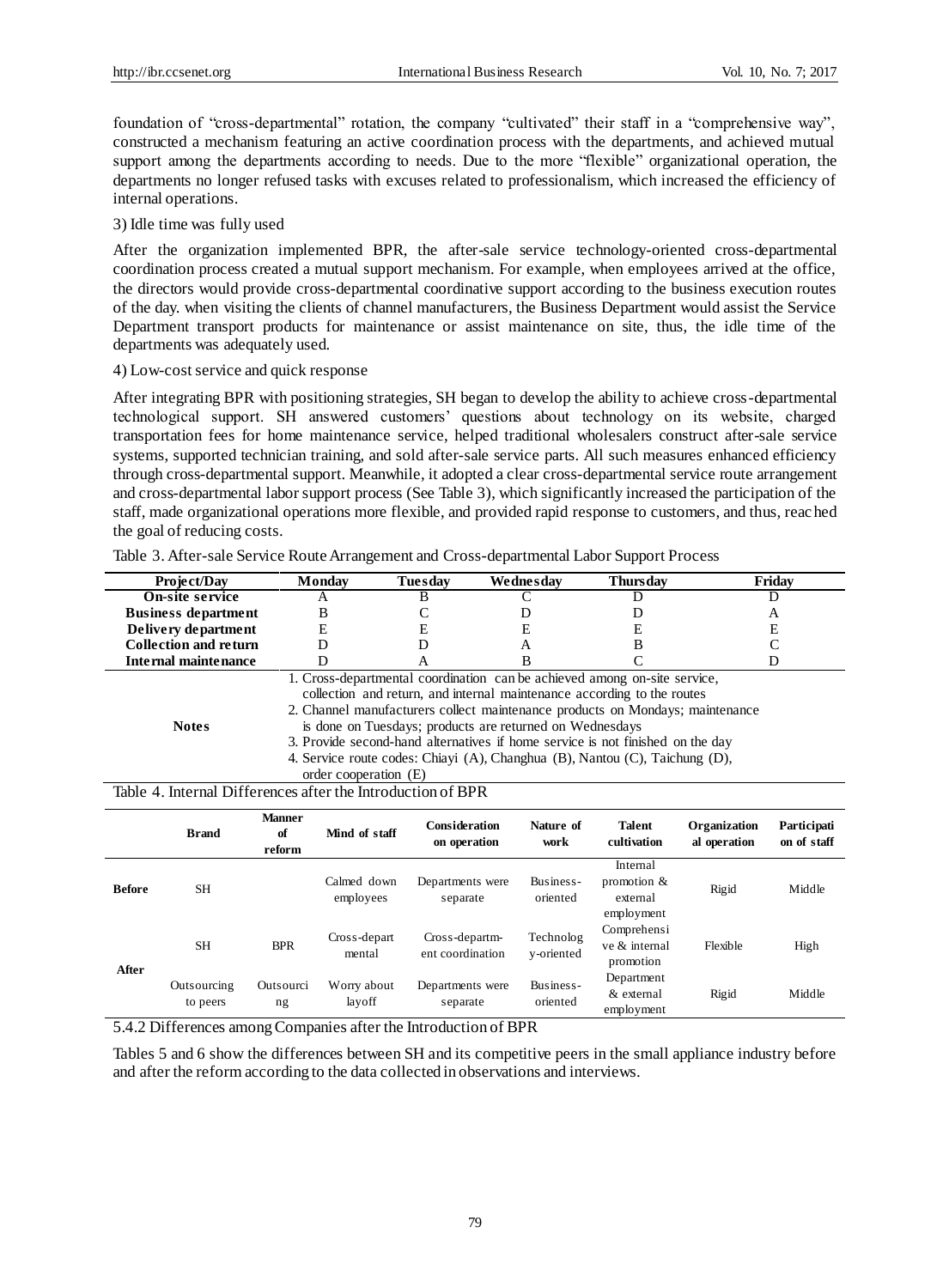| <b>Brand Project</b>                                                           | SH (before)                        | SH (after)                                                                        | <b>STP</b>                         | <b>TCY</b>              | <b>JB</b>       | JK              | <b>SF</b>       |
|--------------------------------------------------------------------------------|------------------------------------|-----------------------------------------------------------------------------------|------------------------------------|-------------------------|-----------------|-----------------|-----------------|
| Method of organiza-                                                            | Proprietary                        | <b>BPR</b>                                                                        | Outsourcing                        | Proprietary             | Outsourcing     | Proprietary     | Outsourcing     |
| tional sdjustment                                                              |                                    |                                                                                   |                                    |                         |                 |                 |                 |
| <b>Consideration</b><br>on                                                     | Department                         | $Cross-$                                                                          | Department                         | Department              | Department      | Department      | Department      |
| selection strategy                                                             |                                    | department                                                                        |                                    |                         |                 |                 |                 |
| Training<br>for                                                                | N <sub>o</sub>                     | Yes                                                                               | N <sub>0</sub>                     | N <sub>o</sub>          | N <sub>o</sub>  | Yes             | No              |
| channel technicians                                                            |                                    |                                                                                   |                                    |                         |                 |                 |                 |
| for<br><b>Technology</b>                                                       | N <sub>o</sub>                     | Yes                                                                               | No                                 | N <sub>o</sub>          | N <sub>o</sub>  | N <sub>0</sub>  | N <sub>o</sub>  |
| clients                                                                        |                                    |                                                                                   |                                    |                         |                 |                 |                 |
| Cross-departmental<br>rotation                                                 | N <sub>o</sub>                     | Yes                                                                               | N <sub>0</sub>                     | N <sub>0</sub>          | N <sub>o</sub>  | N <sub>0</sub>  | N <sub>0</sub>  |
|                                                                                |                                    | Transportatio                                                                     |                                    |                         |                 | Large size      |                 |
| Home service                                                                   | No                                 | n fee                                                                             | N <sub>0</sub>                     | N <sub>o</sub>          | N <sub>o</sub>  | charge          | N <sub>o</sub>  |
| <b>Channel</b><br>service                                                      |                                    |                                                                                   |                                    |                         |                 |                 |                 |
| station                                                                        | H, C, W                            | All-channel                                                                       | H, C, W                            | H, C.W                  | H, C, W         | H.C.W           | H, C, W         |
| Charge of channel                                                              | H <sub>20</sub> /W <sub>30</sub> / | H 20/W30/                                                                         | H <sub>20</sub> /W <sub>30</sub> / |                         |                 |                 |                 |
| (Discount % off)                                                               | C <sub>15</sub>                    | C <sub>15</sub>                                                                   | C15                                | Charge                  | Charge          | Charge          | Charge          |
| Flexible<br>labor                                                              |                                    |                                                                                   |                                    |                         |                 |                 |                 |
| distribution                                                                   | N <sub>o</sub>                     | Yes                                                                               | N <sub>0</sub>                     | N <sub>o</sub>          | N <sub>o</sub>  | N <sub>0</sub>  | N <sub>o</sub>  |
| Comprehensive                                                                  | Department                         | $Cross-$                                                                          | Department                         | Department              | Department      | Department      | Department      |
| talent cultivation                                                             | S                                  | departmental                                                                      | S                                  | S                       | S               | S               | s               |
| External<br>technolo-                                                          |                                    |                                                                                   |                                    |                         |                 |                 |                 |
| gical support                                                                  | Simple                             | Professional                                                                      | N <sub>o</sub>                     | N <sub>o</sub>          | Simple          | N <sub>0</sub>  | Simple          |
| for<br><b>Days</b>                                                             |                                    |                                                                                   |                                    |                         |                 |                 |                 |
| maintenance                                                                    | $3 - 6$ days                       | 3 days                                                                            | $3 - 6$ days                       | $3\neg 6$ days          | $4 - 6$ days    | $3 - 6$ days    | $3 - 6$ days    |
| Department-oriente                                                             |                                    |                                                                                   |                                    |                         |                 |                 |                 |
| d operation                                                                    | <b>Business</b>                    | After service                                                                     | <b>Business</b>                    | <b>Business</b>         | <b>Business</b> | <b>Business</b> | <b>Business</b> |
|                                                                                | Department                         | $Cross-$                                                                          | Employee-                          | Department              | Employee        |                 |                 |
| Labor adjustment                                                               | S                                  | departmental                                                                      | reduction                          | $\overline{\mathbf{s}}$ | reduction       | Smaller         | Smaller         |
| Proportion<br>of                                                               | H72/C                              | H53/C14/W3                                                                        | H61/C12/                           | H67/C15/                | H72/C10/        | H 63/C12/       | H70/C $6/$      |
| channel business(%)                                                            | 9/W19                              | 3                                                                                 | W27                                | W18                     | W18             | W <sub>25</sub> | W14             |
| <b>PS</b>                                                                      |                                    | All-channel clients: Hypermarkets(H); Chain stores(C); Wholesalers (W), Stores(S) |                                    |                         |                 |                 |                 |
| Table 6. Differences between Competitive Peers after the Organizational Change |                                    |                                                                                   |                                    |                         |                 |                 |                 |

| Table 5. Differences between SH and Its Peers after the Reform |
|----------------------------------------------------------------|
|----------------------------------------------------------------|

|                 | <b>Brand</b>             | SН            |       | <b>STP</b> |         |         | TCY     |         | .TB     |         | .IK     |         | SF      |
|-----------------|--------------------------|---------------|-------|------------|---------|---------|---------|---------|---------|---------|---------|---------|---------|
|                 | <b>Reform</b>            | <b>before</b> | after | before     | after   | before  | after   | before  | after   | hefore  | after   | before  | after   |
|                 | Turnover/ billion TWD    | 7.9           |       | 12         | 9.8     | 4.7     | 5.4     | 8.3     | 9.5     | 5.1     |         | 6.3     | 7.9     |
| <b>Business</b> | Hypermarkets             | 70            | 61    | 56         | 72      | 67      | 66      | 72      | 82      | 77      | 73      | 73      | 80      |
| proportion      | Chain                    | 12            | 14    | 13         | 13      | 15      | 15      | 12      | 10      | 13      | 14      |         | 6       |
| $\frac{0}{0}$   | Wholesalers              | 18            | 25    | 31         | 15      | 18      | 19      | 16      | 8       | 10      | 13      | 22      | 14      |
|                 | Service efficiency / day | $3 - 6$       |       | $3 - 6$    | $3 - 6$ | $3 - 6$ | $3 - 6$ | $3 - 6$ | $3 - 6$ | $3 - 6$ | $3 - 6$ | $3 - 6$ | $3 - 6$ |

5.4.3 Competitive Advantages after the Introduction of BPR

People often mix operation effect with strategy. To improve productivity, quality, and speed, enterprises have created many management tools and technologies, including model learning, outsourcing, BPR, and reform management. Normally, such measures can significantly improve operational effects, for instance, reducing problems in products, and developing better products and services earlier than others (Porter, 1996). Whether enterprises can stand out in competition depends on its activities, such as creation, production, marketing, delivery, and service, which can maintain its advantages. While visiting clients and training staff would initially increase costs, if an enterprise organizes activities that are more effective than that of its competitors, it will gain an vantage in costs. (See Tables 5 and 6). Meanwhile, as SH did not reduce employees during the reform, its showed responsibility for employees, and thus, improved its image. SH organized the above activities different from that of its competitors or similar organizations to create strategic positioning and competitive advantages.

#### **6. Conclusion and Suggestions**

During BPR implementation by SH, the author also found that the integration concept extended the development and evolution of BPR. Most previous studies concentrated on the role of the BPR model in organization reform; however, BPR alone is far from sufficient to equip an organization with competitive advantages. After selecting the elements of strategic positioning, SH organized unique activities, including BPR implementation without employee reduction, technology-oriented cross-departmental integrated labor recruitment, cross-departmental rotation talent cultivation, and cross-organization support for channel manufacturers to train technicians, which all helped SH construct cross-departmental and cross-organization mutual support processes, make full use of the idle time of the departments, and significantly reduced their operational costs. Additionally, they helped enhance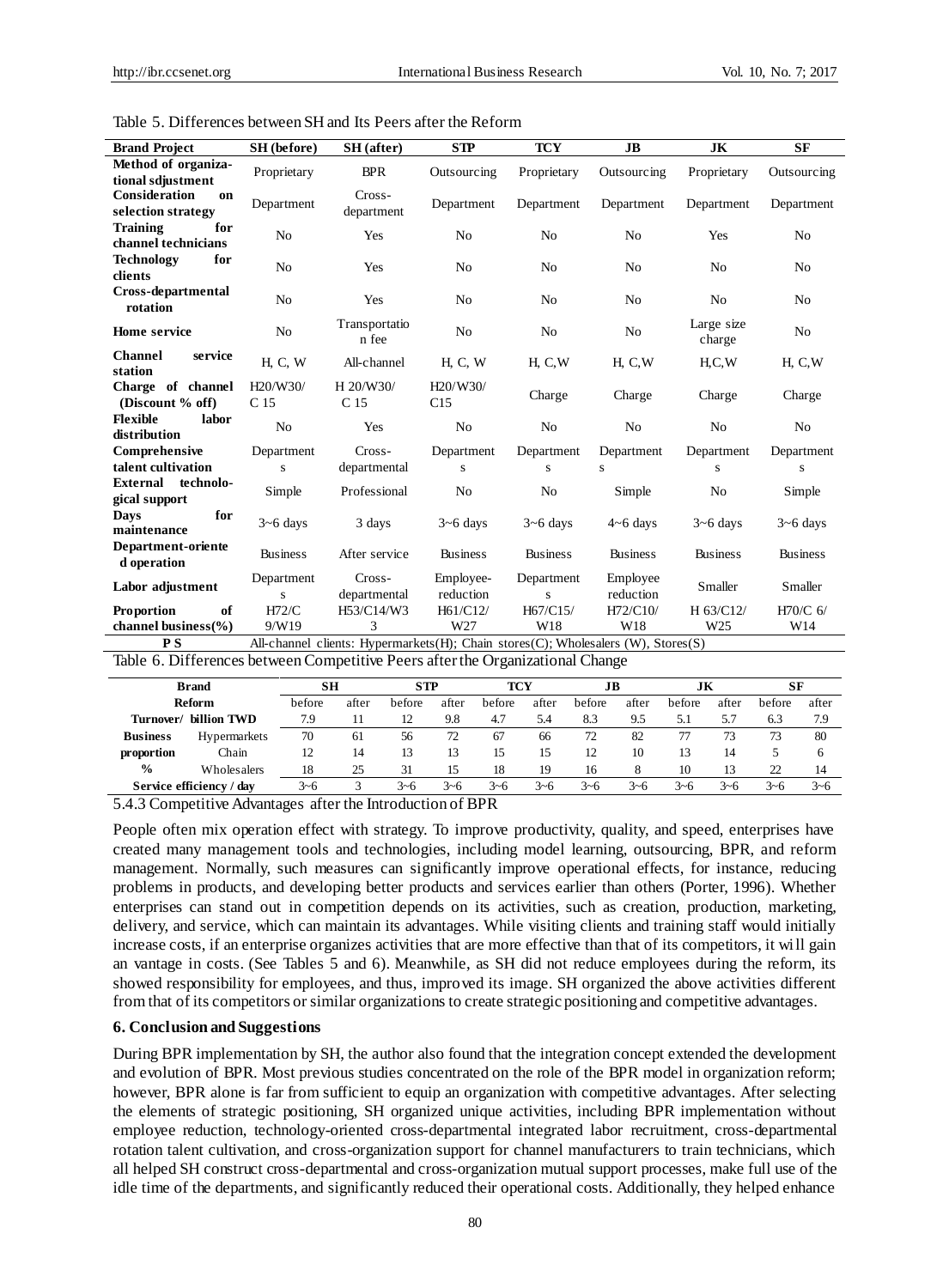service efficiency, gradually regained the orders of lost channel manufacturers, and equipped SH with competitive advantages that are difficult to imitate.

The theoretical and practical significance of this study is, as follows: This study conducts in-depth discussions on the theoretical meaning of BPR, and shares a critical view with other integrated studies on strategic positioning, thus, deepening the understanding of strategic positioning and easing the lack of analysis of strategic positioning factors in the current industry. The mutual support process of unique activities is used to build a connection between external channel manufacturers and the various departments, such as the after-sale service department, the business department, and the storage and transportation department. These activities are mutually supplementary to form fit. A higher-level fit will bring more orders, quicker delivery and after-safe service response, and higher organizational performance (Lawrence & Lorsch,1969), which will create a highly connected activity chain that is difficult to imitate (Porter, 1996). Practically, relevant technology-oriented operations in Taiwan and overseas, as well as experience in the promotion of automobile and computer projects, all show the high value of after-sale service in promoting technology- and service-oriented operations. However, as average works do not involve activities of specialized technology, cross-departmental rotation is very easy. If different specialized technologies are involved, cross-departmental rotation would be extremely difficult. Regarding three-stage strategic positioning, there must be long-term cross-departmental training and planning strategies that involve specialized technologies, adopt gradual cultivation, adjust various strategies to improve the process, and then, make trade-offs. to fulfill the ultimate objective of positioning. In industries that solve the issue of low operational value of after-sale services, managers must focus on technology for the integration of cross-departmental talent recruitment, in order to create positive influence on the rotation process of cross-departmental mutual support. An increasing number of enterprises are adopting reform to reduce costs without reducing employees, and thus, are maintaining their social responsibility, in order to achieve what would never have been attained through traditional reform. Therefore, providing different strategic positions during BPR observations, as well as different, more effective technology-oriented operation mechanisms, will create more value than depending only on the traditional operation based high value of after-sale service. The author suggests that small appliance manufactures in Taiwan should promote organizational reform, rather than reducing employees to reduce costs, in face of reform and development.

There are three limitations to this study. First, this study adopts the participative observation method for the case study, without comparing the case with other peer cases; in addition it includes research representativeness or prejudice, and lacks the basis for popularization of the differences between phenomenon and theory (Douglas, 1985). Second, although the author had many interviews with the partners and competitors of the case company, some explanations regarding BPR development may not be found in this study, which is the biggest limitation on the exploration into BPR-related topics. Third, while the author attempted to gain the best evidence through participative observations, the process was still imperfect. The analyzed events would attract different views due to different roles and positions, thus, it is difficult to achieve completely correct results. Therefore, future studies are suggested to increase the number of cases and identify the operational problems of enterprises from the perspective of the integration of BPR with strategic positioning. The author believes that this suggestion will deepen public comprehension of the formation and evolution of strategic BPR. Moreover, future researchers can obtain sufficient evidence and support through direct participative observations over a longer period.

#### **References**

- Alex, H. (2003, May 31). Workplace competitiveness, job rotation, leaving an alternative. *Cheer magazine* Retrieved fro[m http://www.cheers.com.tw/article/article.action?id=5024921](http://www.cheers.com.tw/article/article.action?id=5024921)
- Baidu Data Research Center. (2017). *Home appliance analysis –The Small appliance.* Retrieved from http://data.baidu.com/jiadian/jiadian5/part9.html
- Bennett. (2003). Training Strategies for Tomorrow. *Bradford, 17*(4), 7.
- Cascio, W. F. (2002). *Strategies for responsible restructuring. Academy of Management Executive, 16*(3), 80-91. https://doi.org/10.5465/AME.2002.8540331
- Champy, J. (1995). *Reengineering Management: The Mandate for New Leadership*. Harpe Bessusin, New York.
- Chang, H. Y. (2011, October Issue). Three Worst Situations of the European Debt Crisis. *Common Wealth Magazine*, 482.
- Chang, Y. L. (2005). *Study on the Relationship among Competitiveness, Competition Strategy and Operation Performance in the Taiwanese Appliance Industry (*Unpublished master's Thesis), University of Yu Da, Miaoli, Taiwan.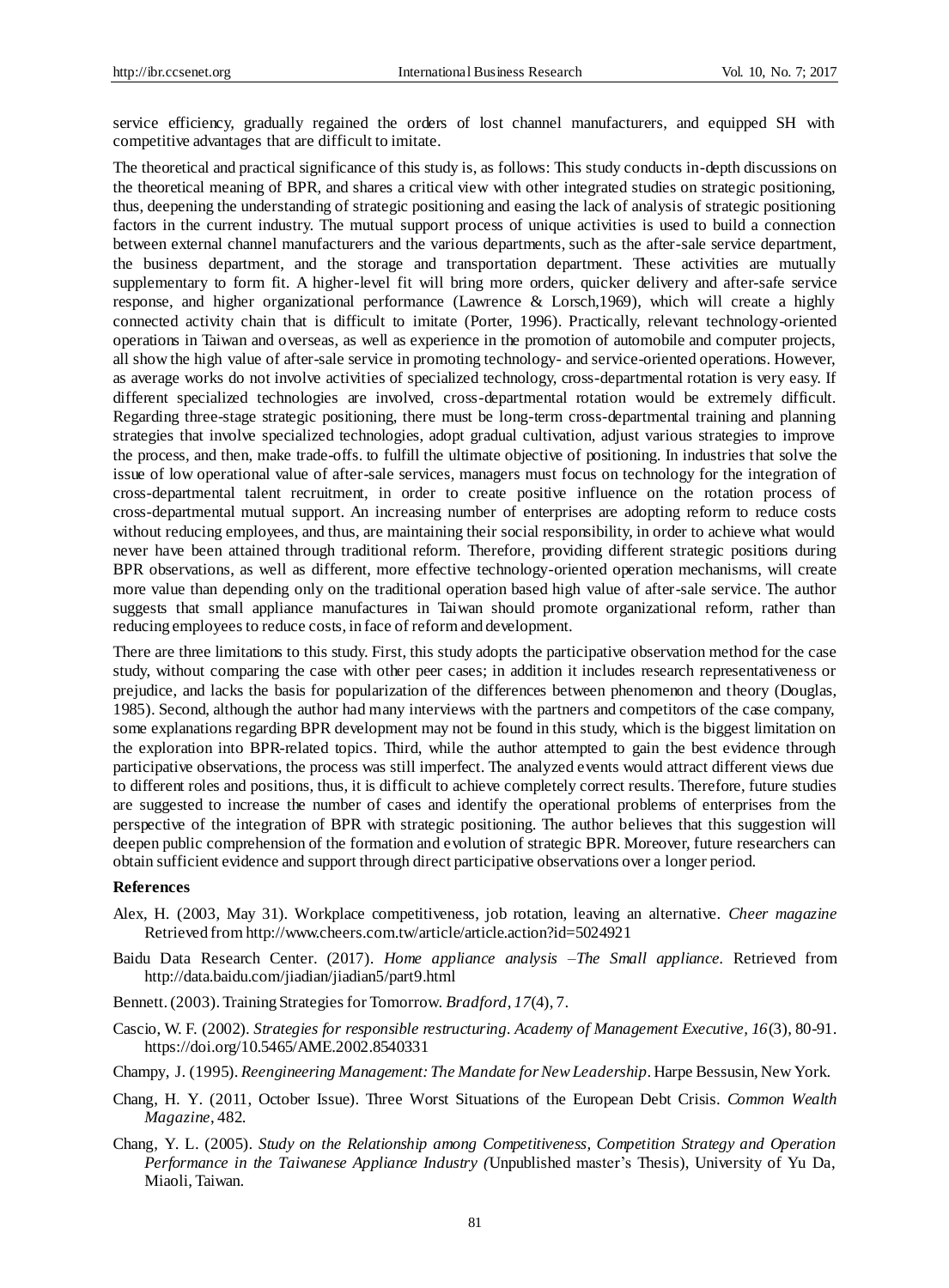- Chen, C. S., & Hsia, J. W. (2001). *Human resources management organizational downsizing*, the Asia-Pacific Education and Training Network. Retrieved from http://carryshen.tripod.com/content\_hr4.htm
- Chen, C. Y. (2010). *Analysis of the Current Situation of the Taiwanese Appliance Industry*. Metal Center Industry Research Team, Appliance Industry Monthly report.
- Chen, G. H. (2012). *Analysis of the Competitiveness of Taiwan, Wholesalers and South Korea in the Appliance Industry*. (Unpublished master's Thesis) University of Fu Jen Catholic, New Taipei, Taiwan.
- Chuang, C. Y. (2009). *Case Study on the Competition Strategies of Taiwan Appliance Manufacturers under the Cross-strait ECFA.* (Unpublished master's Thesis) University of National Science and Technology, Taipei, Taiwan.
- Chu, J. M. (2010). *Study on the Analytical Methods of Enterprise Process.* (Unpublished master's Thesis). University of National Sun Yat-sen, Kaohsiung, Taiwan.
- Davenport, T. H., & Short, J. E. (1990).The New Industrial Engineering : Information Technology and Business Process Redesign. *Sloan Management Review*, *31*(4), 11-27.
- Davenport, T. H., & Stoddard, D. B. (1994). Reengineering: Business Change of Mythic Proportions? *MIS Quarterly*, 121-127. https://doi.org/10.2307/249760
- Douglas, J. D. (1985).*Creative Interviewing*. California, CA: Sage.
- El Sawy, O. A. (2001). *Redesigning Enterprise Processes for e-Business*. New. York, NY: McGraw-Hill.
- Fisher S. R., & White M. A. (2000). Downsizing in a learning organization: Are there hidden cost? *Academy of Management Review, 25*(1), 224-251. https://doi.org/10.2307/259273
- Frank, U. (2006). Improving Shared Service Implementation: Adopting Lessons From the BPR Movement. *Business Process Management Journal, 12*(2), 191-205. https://doi.org/10.1108/14637150610657530
- Hammer, M. (1990). Reengineering Work: Don't Automate, Obliterat. *Havard Business Review, 68*(4), 104-112.
- Hammer, M., & Champy, J. A. (1993). *Reengineering the Corporation: A Manifesto for Business Revolution*. New. York, NY: Harper Collins. https://doi.org/10.1016/s0007-6813(05)80064-3
- Hammer, M., Hershman, L. W., & Wilson, G. K. (2010). *Faster Cheaper Better – The 9 Levers for Transforming How Work Gets Done*. New York, NY: Crown Business.
- Hatch, N. W., & Dyer, J. H. (2004). Human Capital and Learning as a Source of Sustainable Competitive Advantage. *Strategic Management Journal, 25*, 1155-1178. https://doi.org/10.1002/smj.421
- Harmon, P. (2007). *Business Process Change: A Manager's Guide to Improving, Redesigning, and Automating processes.* (2nd ed.).. San Francisco, SF: Morgan Kaufmann.
- Kettinger, W. J. (1997). Pragmatic Perspectives On The Measurement of Information Systems *Service Quality*. MIS Quarterly. https://doi.org/10.2307/249421
- Lambert, D. M., & Cooper, M. C. (2000). Issues in Supply Chain Management. *Industrial Marketing Management, 29*(1), 65-83. https://doi.org/10.1016/S0019-8501(99)00113-3
- Lawrence, P. R., & Lorsch, J. W. (1969). *Developing Organizations: Diagnosis and Action*. Reading, Mass: Addision-Wesley Publishing, 23-30.
- Lepak, D. P., & Snell, S. A. (1999). The Human Resource Architecture: Toward a Theory of Human Capital Allocation and Development. *Academy of Management Review, 24*, 31-48.
- Limam, M. S., Reijers, H. A., & Ounnar, F. (2009). Development of a Decision-Making Strategy to Improve the Efficiency of BPR. *Expert Systems with Applications,* 36(2), 3248-3262, *41*(1).
- Lin, W. J. (2014). *Traditional Industries Project tutoring industry - Industry Overview and import and export analysis (Small appliance and yacht)*. Metal Industries Research & Development Centre. http://www.slideshare.net/mirdc/20141023-42289535
- Lowenthal, J. N. (1994). Reengineering the Organisation: A Step–by–Step Approach to Corporate Revitalization. *Quality Management Journal, 1*(3), 57-79.
- MBAlib. (2017). *After sales service.* Retrieved from [http://wiki.mbalib.com/zh-tw/%E5%94%AE%E5%90%8E%E6%9C%8D%E5%8A%A1](http://wiki.mbalib.com/zh-tw/%E5%94%AE%E5%90%8E%E6%9C%8D%E5%8A%A1，2014)
- Mckee Ryan, F. M., & Kinicki, A. J. (2002). Coping job loss: a life-facet perspective. *International Review of*